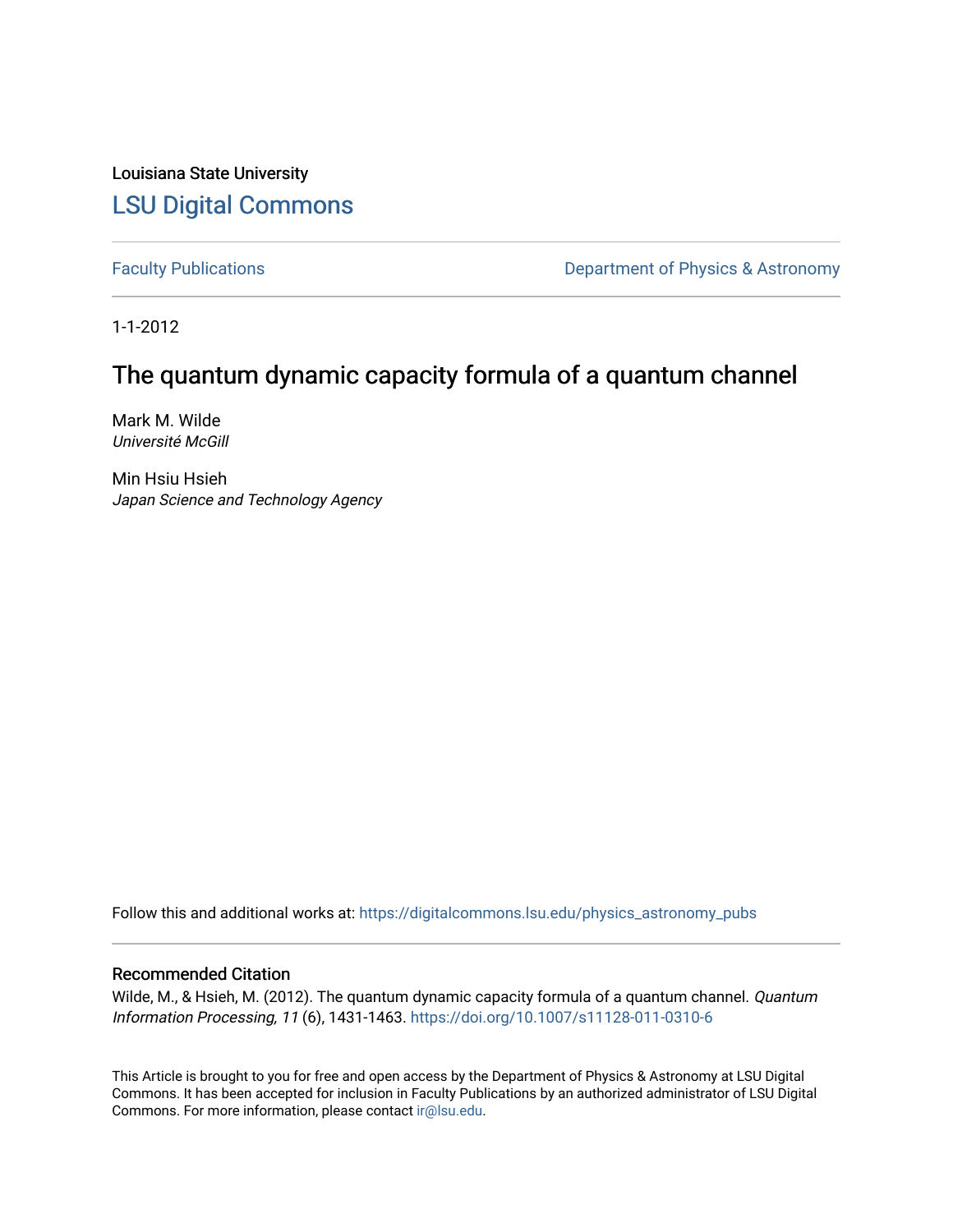# The quantum dynamic capacity formula of a quantum channel

Mark M. Wilde · Min-Hsiu Hsieh

October 31, 2018

Abstract The dynamic capacity theorem characterizes the reliable communication rates of a quantum channel when combined with the noiseless resources of classical communication, quantum communication, and entanglement. In prior work, we proved the converse part of this theorem by making contact with many previous results in the quantum Shannon theory literature. In this work, we prove the theorem with an "ab initio" approach, using only the most basic tools in the quantum information theorist's toolkit: the Alicki-Fannes' inequality, the chain rule for quantum mutual information, elementary properties of quantum entropy, and the quantum data processing inequality. The result is a simplified proof of the theorem that should be more accessible to those unfamiliar with the quantum Shannon theory literature. We also demonstrate that the "quantum dynamic capacity formula" characterizes the Pareto optimal trade-off surface for the full dynamic capacity region. Additivity of this formula simplifies the computation of the trade-off surface, and we prove that its additivity holds for the quantum Hadamard channels and the quantum erasure channel. We then determine exact expressions for and plot the dynamic capacity region of the quantum dephasing channel, an example from the Hadamard class, and the quantum erasure channel.

PACS 03.67.Hk · 03.67.Pp

# 1 Introduction

Quantum Shannon theory is the study of the transmission capabilities of a noisy resource when a large number of independent and identically distributed (IID) copies of the resource are available.<sup>[1](#page-1-0)</sup> An important task in this area of study is to determine how noiseless resources interact with a noisy quantum channel. That is, we would like to know the reliable communication rates if a sender can use noiseless resources in addition to a quantum channel to generate other noiseless resources. In prior work, we have studied one such setting, where a sender and receiver generate or consume classical communication, quantum communication, and entanglement along with the consumption of a noisy quantum channel [\[16,](#page-24-0) [15,](#page-23-0) [17\]](#page-24-1). The result of these efforts was a characterization of the "dynamic capacity region" of a noisy quantum channel.[2](#page-1-1)

One of the shortcomings of the characterization of the dynamic capacity region in Refs. [\[16,](#page-24-0) [15,](#page-23-0) [17\]](#page-24-1) is that its computation for a general quantum channel requires regularized formulas (which are over an infinite number of channel uses). Though, later, Bradler *et al.* demonstrated that the quantum

M.M.W. acknowledges support from the MDEIE (Québec) PSR-SIIRI international collaboration grant.

Mark M. Wilde is a postdoctoral fellow with the School of Computer Science, McGill University, Montreal, Quebec, Canada H3A 2A7 E-mail: mark.wilde@mcgill.ca · Min-Hsiu Hsieh was with the ERATO-SORST Quantum Computation and Information Project, Japan Science and Technology Agency 5-28-3, Hongo, Bunkyo-ku, Tokyo, Japan during the development of this paper. He is now with the Statistical Laboratory, University of Cambridge, Wilberforce Road, Cambridge, UK CB3 0WB E-mail: minhsiuh@gmail.com

<span id="page-1-1"></span><span id="page-1-0"></span><sup>1</sup> The first few chapters of Yard's thesis provide an introductory and accessible overview of the subject [\[27\]](#page-24-2).

<sup>&</sup>lt;sup>2</sup> "Dynamic" in this context and throughout this paper refers to the fact that a noisy channel is a dynamic resource, as opposed to a "static" resource such as a shared bipartite state.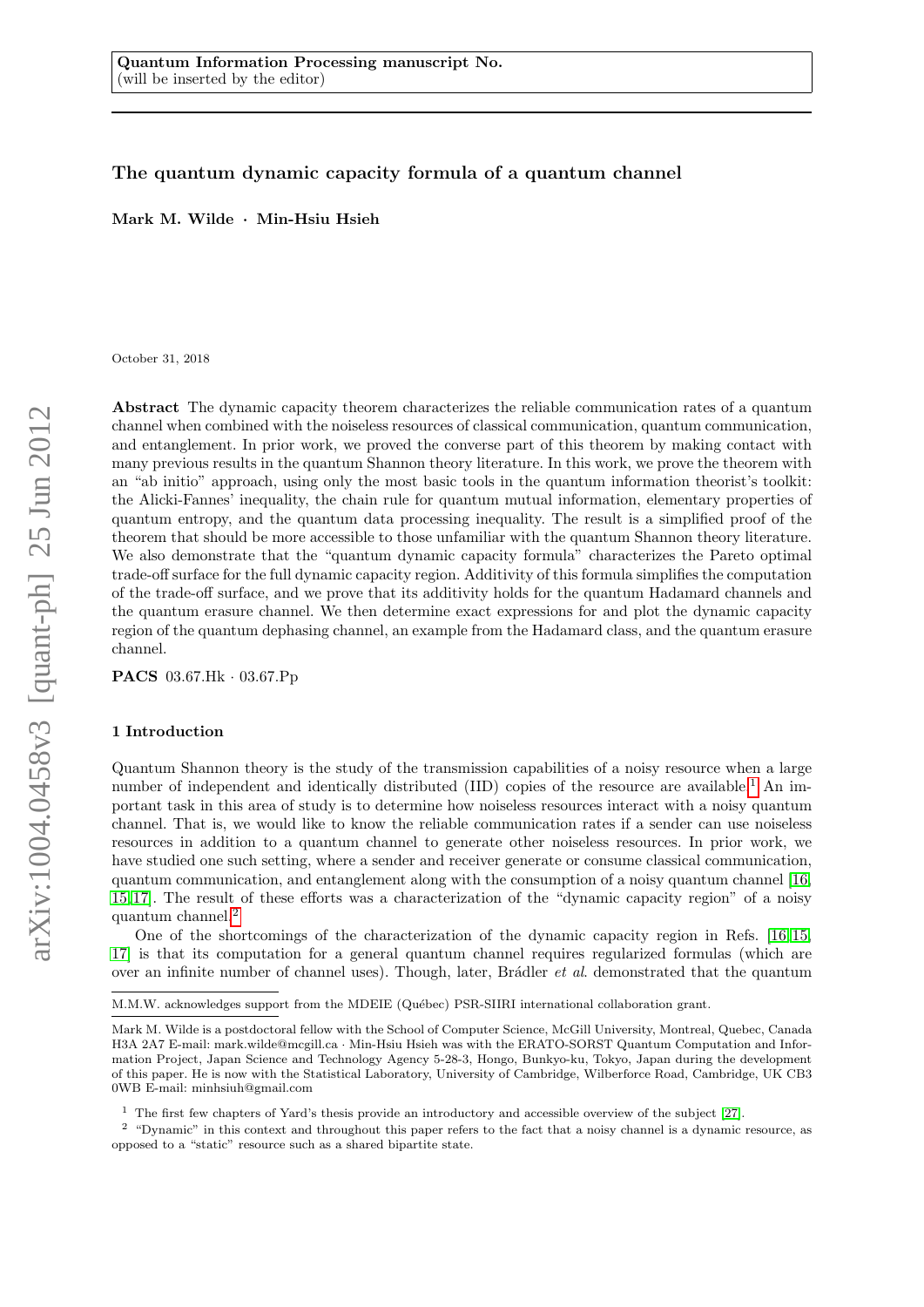Hadamard channels [\[18\]](#page-24-3) are a natural class of channels for which the computation of one octant of the region simplifies [\[9\]](#page-23-1) because the structure of these channels appears to be "just right" for this to hold. The proof considers special quadrants of the dynamic capacity region and employs several reductio ad absurdum arguments to characterize one octant of the full region. The work of Brádler  $et \ al.$  showed that we can claim a complete understanding of the abilities of an entanglement-assisted quantum Hadamard channel for the transmission of classical and quantum information.

The aim of the present work is two-fold: 1) to simplify the proof of the converse part of the dynamic capacity theorem in Ref. [\[17\]](#page-24-1) and 2) to show that there is one important formula to consider for any task involving noiseless classical communication, noiseless quantum communication, noiseless entanglement, and many uses of a noisy quantum channel. Our previous proof of the converse in Ref. [\[17\]](#page-24-1) relies extensively on prior literature in quantum Shannon theory, perhaps making our ideas inaccessible to an audience unfamiliar with this increasingly "tangled web." Here, we apply an "ab initio" approach to the proof, using only four tools from quantum information theory: the Alicki-Fannes' inequality [\[1\]](#page-23-2), the chain rule for quantum mutual information, elementary properties of quantum entropy, and the quantum data processing inequality [\[23\]](#page-24-4). As such, the proof here should be more accessible to a broader audience and more streamlined because it is "disentangled" from the complex web that the quantum Shannon theory literature has become.

We also propose a new formula that characterizes any task involving classical communication, quantum communication, and entanglement in dynamic quantum Shannon theory.[3](#page-2-0) For this reason, we call this formula the "quantum dynamic capacity formula." In particular, additivity of this formula implies a complete understanding of any task in dynamic quantum Shannon theory involving the three fundamental noiseless resources. We find a simplified, direct proof that additivity holds for the Hadamard class of channels and for a quantum erasure channel. The additivity proof for the quantum erasure channel is different from that of the Hadamard channel—it exploits the particular structure of the quantum erasure channel.

We structure this work as follows. The next section reviews the minimal tools from quantum information theory necessary to understand the rest of the paper. Section [3](#page-4-0) outlines the information processing task considered in this paper, defines what it means for a rate triple to be achievable, and provides a definition of the dynamic capacity region of a quantum channel. Section [4](#page-6-0) states the dynamic capacity theorem, and Section [5](#page-7-0) contains a brief review of the proof of the achievability part of the theorem. The main protocol for proving this part is the "classically-enhanced father protocol," whose detailed proof we gave in Ref. [\[16\]](#page-24-0). Section [6](#page-8-0) contains the converse proof, where we proceed with the minimal tools stated above. We then show in Section [7](#page-11-0) how the quantum dynamic capacity formula characterizes the optimization task for computing the Pareto optimal trade-off surface for the dynamic capacity region. Section [8](#page-15-0) proves that the quantum dynamic capacity formula is additive for the Hadamard class of channels, and in Section [9,](#page-16-0) we directly compute and plot the region for a qubit dephasing channel, which is a channel that falls within the Hadamard class. Section [10](#page-18-0) then shows that the quantum dynamic capacity is additive for the quantum erasure channel, and we compute and plot the region for this channel also. Finally, we conclude with a brief discussion.

# 2 Definitions and notation

We first establish some definitions and notation that we employ throughout the paper and review a few important properties of quantum entropy. Let  $\Phi^{AB}$  denote the maximally entangled state shared between two parties:

$$
\ket{\Phi}^{AB} \equiv \frac{1}{\sqrt{D}} \sum_{i=1}^D \ket{i}^A \ket{i}^B.
$$

An ebit corresponds to the special case where  $D=2$ . Let  $\overline{\Phi}^{M_A M_B}$  denote the maximally correlated state shared between two parties:

$$
\overline{\Phi}^{M_A M_B} \equiv \frac{1}{D} \sum_{i=1}^D \ket{i} \bra{i}^{M_A} \otimes \ket{i} \bra{i}^{M_B}.
$$

<span id="page-2-0"></span><sup>&</sup>lt;sup>3</sup> "Dynamic quantum Shannon theory" refers to the setting in which a sender and a receiver have access to many uses of a quantum channel connecting them.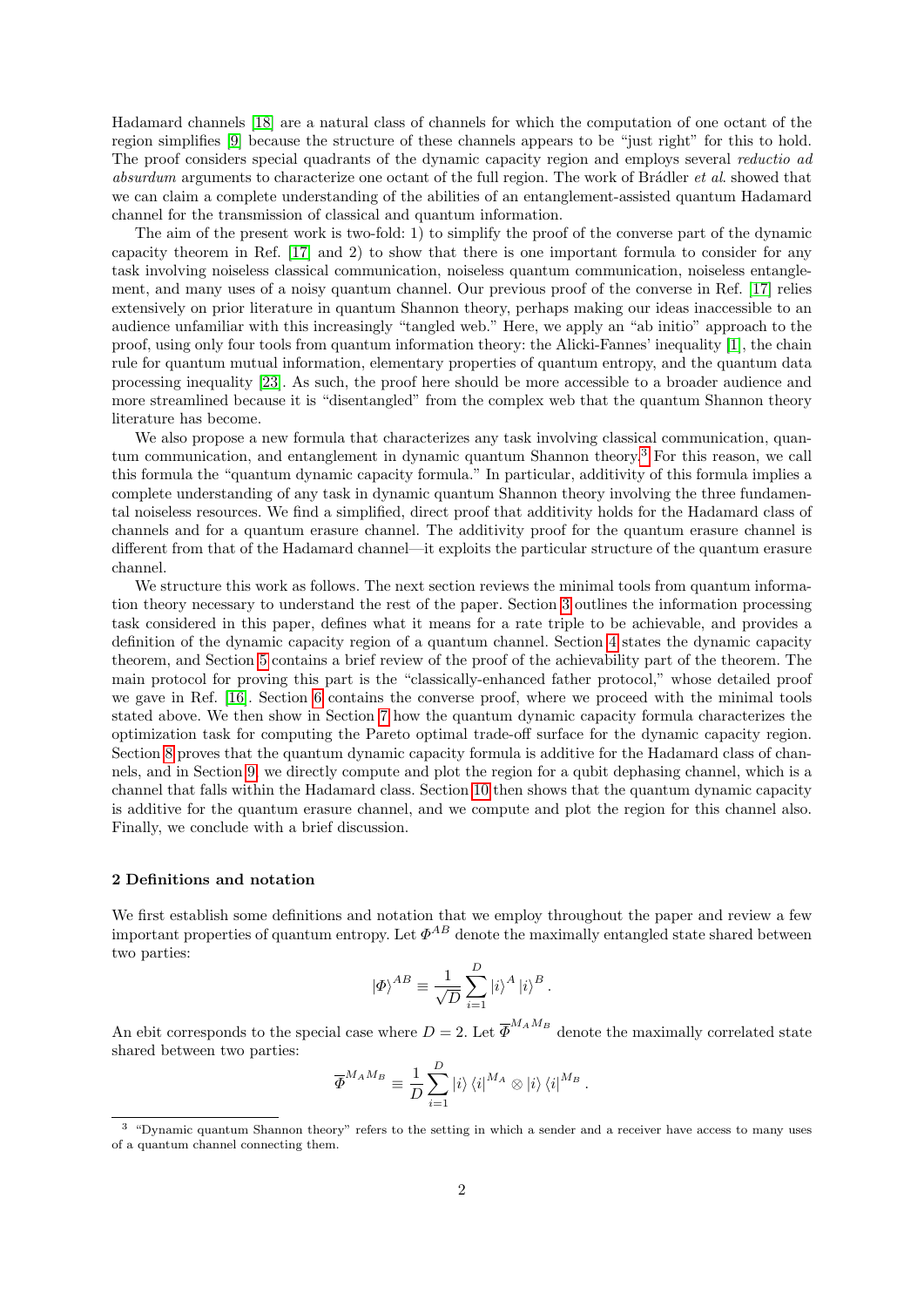A common randomness bit corresponds to the special case where  $D = 2$ .

A completely-positive trace-preserving (CPTP) map  $\mathcal{N}^{A' \to B}$  is the most general map we consider that maps from a quantum system  $A'$  to another quantum system  $B$  [\[22\]](#page-24-5). It acts as follows on any density operator ρ:

$$
\mathcal{N}^{A^{\prime}\rightarrow B}\left( \rho\right) =\sum_{k}A_{k}\rho A_{k}^{\dagger},
$$

where the operators  $A_k$  satisfy the condition  $\sum_k A_k^{\dagger} A_k = I$ . A quantum channel admits an isometric extension  $U_N^{A' \to BE}$ , which is a unitary embedding into a larger Hilbert space. One recovers the original channel by taking a partial trace over the "environment" system E.

We consider a three-dimensional capacity region throughout this work (as in Ref. [\[17\]](#page-24-1)), whose points  $(C, Q, E)$  correspond to rates of classical communication, quantum communication, and entanglement generation/consumption, respectively. For example, the teleportation protocol consumes two classical bits and an ebit to generate a noiseless qubit [\[3\]](#page-23-3). Thus, we write it as the following rate triple:

$$
\left( -2,1,-1\right) ,
$$

where we indicate consumption of a resource with a negative sign and generation of a resource with a positive sign. Also, the super-dense coding protocol consumes a noiseless qubit channel and an ebit to generate two classical bits [\[6\]](#page-23-4). It corresponds to the rate triple:

$$
(2,-1,-1).
$$

Another protocol that we exploit is entanglement distribution. It uses a noiseless qubit channel to establish a noiseless ebit and corresponds to

$$
(0,-1,1).
$$

The entropy  $H(A)$ <sub>ρ</sub> of a density operator  $\rho^A$  on some quantum system A is as follows [\[22\]](#page-24-5):

$$
H\left( A\right) _{\rho}\equiv-\text{Tr}\left\{ \rho^{A}\log\rho^{A}\right\} ,
$$

where the logarithm is base two. The entropy can never exceed the logarithm of the dimension of A. The quantum mutual information  $I(A;B)_{\sigma}$  of a bipartite state  $\sigma^{AB}$  is as follows:

$$
I(A;B)_{\sigma} \equiv H(A)_{\sigma} + H(B)_{\sigma} - H(AB)_{\sigma}.
$$

Observe that the quantum mutual information  $I(M_A; M_B)$  of the state  $\overline{\Phi}^{M_A M_B}$  is equal to log D bits, and the quantum mutual information  $I(A;B)$  of the state  $\Phi^{AB}$  is equal to  $2 \log D$  qubits. If one system is classical, then the quantum mutual information can never be greater than the logarithm of the dimension of the classical system. If both systems are quantum, then the quantum mutual information can never be greater than twice the minimum of the logarithms of the dimensions of the two quantum systems. The quantum mutual information vanishes if the bipartite state  $\sigma^{AB}$  is a product state. The conditional quantum mutual information for three quantum systems  $A, B$ , and  $C$  is as follows:

$$
I(A;B|C) \equiv H(AC) + H(BC) - H(C) - H(ABC),
$$

and is always non-negative due to strong subadditivity [\[20\]](#page-24-6). The coherent information  $I(A \rangle B)_{\sigma}$  of a state  $\sigma^{AB}$  is as follows [\[23\]](#page-24-4):

<span id="page-3-0"></span>
$$
I(A\rangle B)_{\sigma} \equiv H(B)_{\sigma} - H(AB)_{\sigma}.
$$

Observe that the coherent information  $I(A \mid B)$  of the state  $\Phi^{AB}$  is equal to log D qubits. The chain rule for quantum mutual information gives the following relation for any three quantum systems  $A, B$ , and  $C:$ 

$$
I(AB;C) = I(B;C) + I(A;C|B)
$$
  
= I(A;C) + I(B;C|A). (1)

A classical-quantum state  $\sigma^{XABE}$  of the following form plays an important role throughout this paper:

$$
\sigma^{XABE} \equiv \sum_{x} p_X(x) \left| x \right\rangle \left\langle x \right|^X \otimes U^{A' \to BE}_{\mathcal{N}}(\phi^{AA'}_x),
$$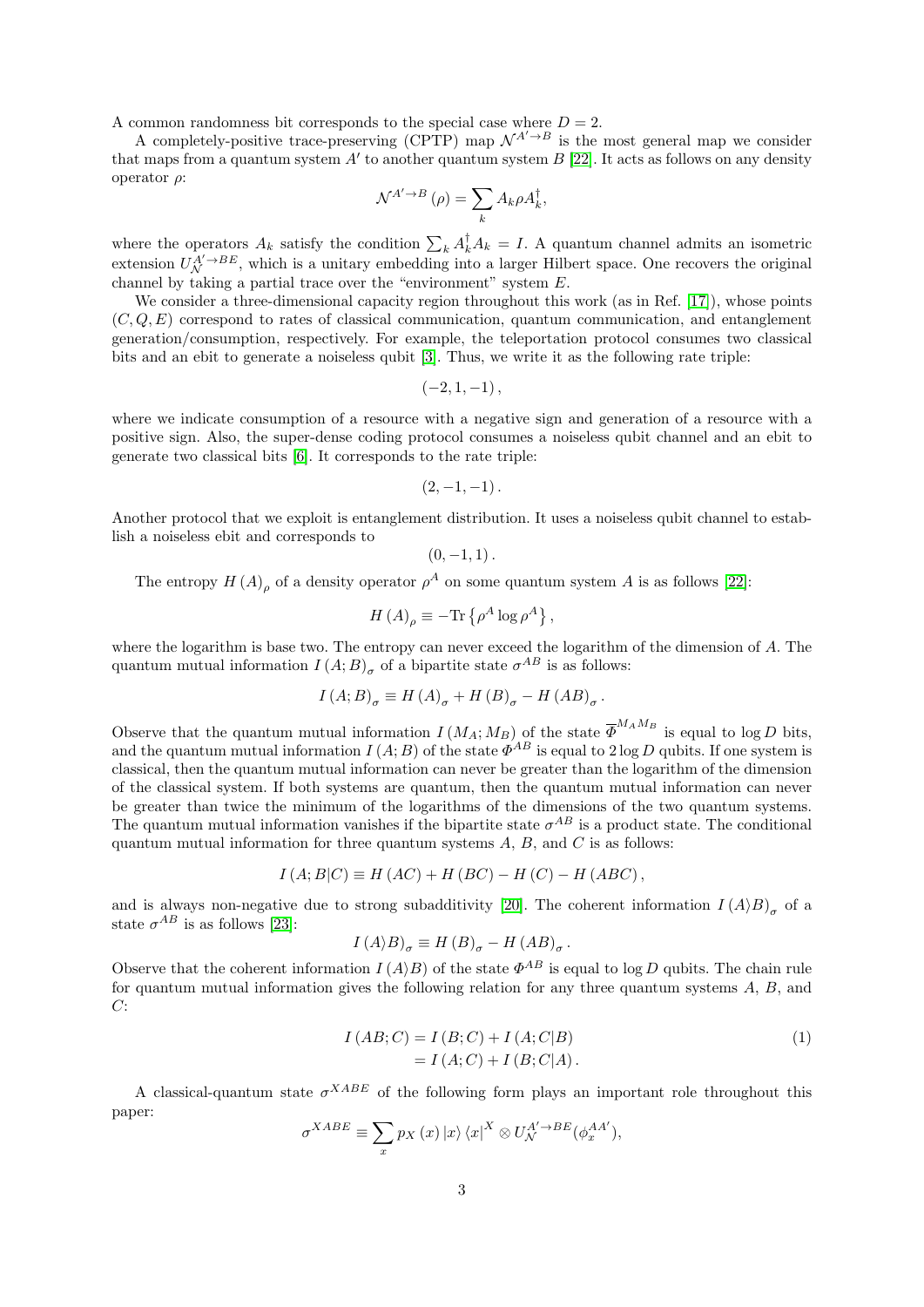where the states  $\phi_x^{AA'}$  are pure bipartite states and  $U_N^{A' \to BE}$  is the isometric extension of some noisy channel  $\mathcal{N}^{A' \rightarrow B}$ . Applying the above chain rule gives the following relation:

<span id="page-4-1"></span>
$$
I\left(AX;B\right)_{\sigma} = I\left(X;B\right)_{\sigma} + I\left(A;B|X\right)_{\sigma}.
$$
\n<sup>(2)</sup>

Additionally, one can readily check that the following relation holds for a state of the above form:

<span id="page-4-2"></span>
$$
I(A\rangle BX)_{\sigma} = \frac{1}{2}I(A;B|X)_{\sigma} - \frac{1}{2}I(A;E|X)_{\sigma}.
$$
\n(3)

The Alicki-Fannes' inequality is a statement of the continuity of coherent information [\[1\]](#page-23-2), and a simple variant of it gives continuity of quantum mutual information. First, suppose that two bipartite states  $\rho^{AB}$  and  $\sigma^{AB}$  are  $\epsilon$ -close in trace norm:

$$
\left\| \rho^{AB} - \sigma^{AB} \right\|_1 \le \epsilon.
$$

Then the Alicki-Fannes' inequality states that their respective coherent informations are close:

$$
|I(A\rangle B)_{\rho} - I(A\rangle B)_{\sigma}| \leq 4\epsilon \log|A| + 2H_2(\epsilon),
$$

where  $|A|$  is the dimension of the system A and  $H_2$  is the binary entropy function. A simple "tweak" of the above inequality shows that the quantum mutual informations are close [\[16\]](#page-24-0):

$$
|I(A;B)_{\rho} - I(A;B)_{\sigma}| \leq 5\epsilon \log |A| + 3H_2(\epsilon).
$$

The quantum data processing inequality states that quantum correlations can never increase under the application of a noisy map [\[23,](#page-24-4) [22\]](#page-24-5). There are two important manifestations of it. Suppose that Alice possesses two quantum systems  $A$  and  $A'$  in her lab. She sends  $A'$  through a noisy quantum channel to Bob and he receives it in some system B. Then the following inequality applies to the coherent information:

$$
I(A \rangle A') \ge I(A \rangle B),
$$

demonstrating that quantum correlations, as measured by the coherent information, can only decrease under noisy processing. The following inequality also applies to the quantum mutual information:

$$
I(A;A') \ge I(A;B),
$$

demonstrating a similar notion for the quantum mutual information. Now suppose that Alice sends A to Christabelle and she receives it in some system  $C$ . Then the following inequality applies as well:

$$
I(A; A') \ge I(C; A') \ge I(C; B),
$$

but a similar inequality does not hold for the coherent information, due to its asymmetry. We make extensive use of quantum data processing in our proofs.

# <span id="page-4-0"></span>3 The information processing task

We are interested in the most general protocol that generates classical communication, quantum communication, and entanglement by consuming many uses of a noisy quantum channel  $\mathcal{N}^{A' \rightarrow B}$  and the same respective resources (see Figure [1\)](#page-5-0). We say that such a protocol is "catalytic" because we are allowing it to consume the same resources that it generates, though we are keeping track of the net rates of consumption or generation.

The protocol begins with Alice possessing two classical registers (each labeled by  $M$  and of dimension  $(2^{n\bar{C}})$ , a quantum register  $A_1$  of dimension  $2^{n\bar{Q}}$  entangled with a reference system R, and another quantum register  $T_A$  of dimension  $2^{n\tilde{E}}$  that contains her half of the shared entanglement with Bob:

$$
\omega^{MMRA_1T_AT_B} \equiv \overline{\Phi}^{MM} \otimes \Phi^{RA_1} \otimes \Phi^{T_AT_B}.
$$

She passes one of the classical registers and the registers  $A_1$  and  $T_A$  into a CPTP encoding map  $\mathcal{E}^{MA_1T_A \rightarrow A'^n S_A LA_2}$  that outputs a quantum register  $\sum_{\alpha=1}^{\infty}$  of dimension  $2^{n\hat{E}}$  and a quantum register  $A_2$  of dimension  $2^{n\tilde{Q}}$ , a classical register L of dimension  $2^{n\tilde{C}}$ , and many quantum systems  $A'^n$  for input to the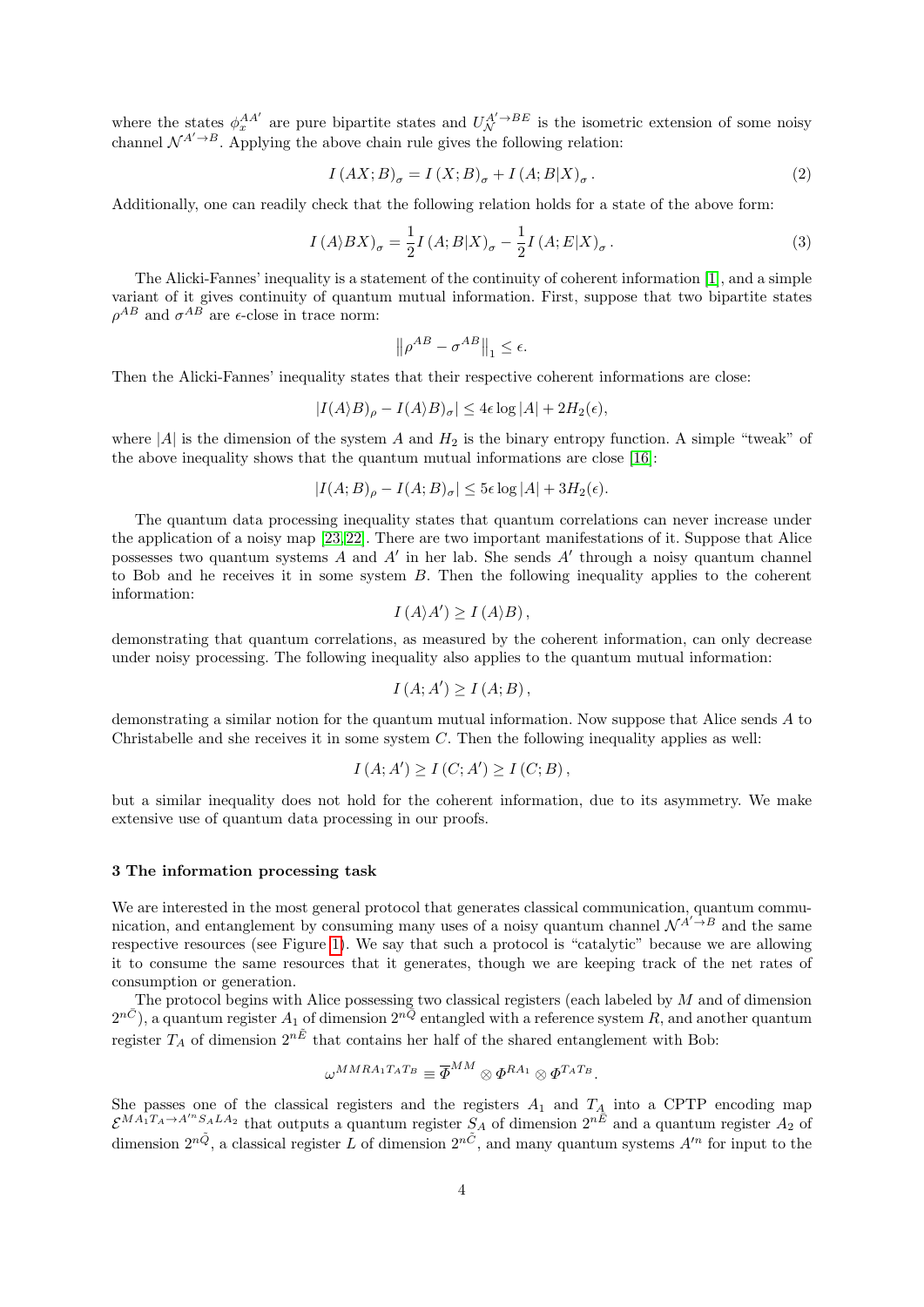

<span id="page-5-0"></span>Fig. 1 (Color online) The most general protocol for generating classical communication, quantum communication, and entanglement with the help of the same respective resources and many uses of a noisy quantum channel. Alice begins with her classical register M, her quantum register  $A_1$ , and her half of the shared entanglement in register  $T_A$ . She encodes according to some CPTP map  $\mathcal E$  that outputs a quantum register  $S_A$ , many registers  $A'^n$ , a quantum register  $A_2$ , and a classical register L. She inputs  $A'^n$  to many uses of the noisy channel N and transmits  $A_2$  over a noiseless quantum channel and L over a noiseless classical channel. Bob receives the channel outputs  $B<sup>n</sup>$ , the quantum register  $A<sub>2</sub>$ , and the classical register  $L$  and performs a decoding  $D$  that recovers the quantum information and classical message. The decoding also generates entanglement with system  $S_A$ . Many protocols are a special case of the above one. For example, the protocol is entanglement-assisted communication of classical and quantum information [\[16\]](#page-24-0) if the registers L,  $S_A$ ,  $S_B$ , and  $A_2$  are null.

channel. The register  $S_A$  is for creating entanglement with Bob. The state after the encoding map  $\mathcal E$  is as follows:

$$
\omega^{MA^{\prime n}S_ALA_2RT_B} \equiv \mathcal{E}^{MA_1T_A \rightarrow A^{\prime n}S_ALA_2}(\omega^{MMRA_1T_AT_B}).
$$

She sends the systems  $A'^n$  through many uses  $\mathcal{N}^{A'^n \to B^n}$  of the noisy channel  $\mathcal{N}^{A' \to B}$ , transmits L over a noiseless classical channel, and transmits  $A_2$  over a noiseless quantum channel, producing the following state:

$$
\omega^{MB^n S_A LA_2 RT_B} \equiv \mathcal{N}^{A'^n \to B^n} (\omega^{MA'^n S_A LA_2 RT_B}).
$$

The above state is a state of the form in [\(15\)](#page-8-1) with  $A = RT_BA_2S_A$  and  $X \equiv ML$ . Bob then applies a map  $\mathcal{D}^{B^{n}A_{2}T_{B}L\rightarrow B_{1}S_{B}\hat{M}}$  that outputs a quantum system  $B_{1}$ , a quantum system  $S_{B}$ , and a classical register  $\hat{M}$ . Let  $\omega'$  denote the final state. The following condition holds for a good protocol:

<span id="page-5-1"></span>
$$
\left\| \overline{\varPhi}^{M\hat{M}} \otimes \varPhi^{RB_1} \otimes \varPhi^{S_A S_B} - (\omega')^{MB_1 S_B \hat{M} S_A R} \right\|_1 \le \epsilon,
$$
\n(4)

implying that Alice and Bob establish maximal classical correlations in M and  $\tilde{M}$  and maximal entanglement between  $S_A$  and  $S_B$ . The above condition also implies that the coding scheme preserves the entanglement with the reference system R. The net rate triple for the protocol is as follows:  $\left(\bar{C}-\tilde{C},\bar{Q}-\tilde{Q},\bar{E}-\tilde{E}\right)$ .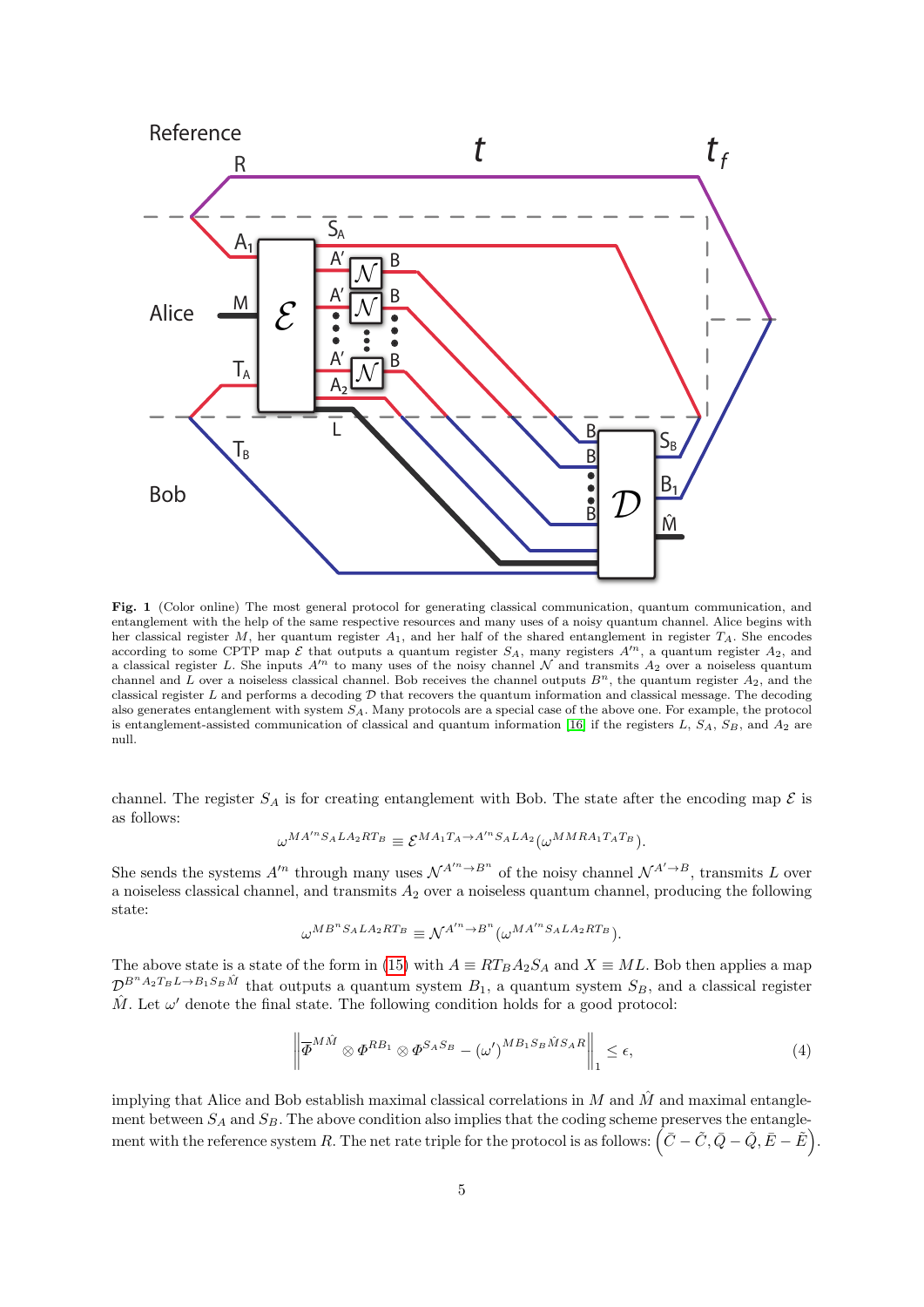The protocol generates a resource if its corresponding rate is positive, and it consumes a resource if its corresponding rate is negative. Such a protocol defines an  $(n, C, Q, E, \epsilon)$  code with

$$
C = \bar{C} - \tilde{C},\tag{5}
$$

$$
Q = \bar{Q} - \tilde{Q},\tag{6}
$$

$$
E = \bar{E} - \tilde{E}.\tag{7}
$$

**Definition 1 (Achievability)** A rate triple  $(C, Q, E)$  is achievable if there exists an  $(n, C, Q, E, \epsilon)$  code with error (as defined in [\(4\)](#page-5-1)) smaller than  $\epsilon$  for all  $\epsilon > 0$  and sufficiently large n.

**Definition 2 (Dynamic Capacity Region)** The dynamic capacity region  $C_{CQE}(\mathcal{N})$  of a noisy quantum channel  $\mathcal{N}^{A' \to B}$  is a three-dimensional region in the  $(C, Q, E)$  space defined by the closure of the set of all achievable rate triples  $(C, Q, E)$ .

# <span id="page-6-0"></span>4 The dynamic capacity theorem

The dynamic capacity theorem gives bounds on the reliable communication rates of a noisy quantum channel when combined with the noiseless resources of classical communication, quantum communication, and shared entanglement [\[17\]](#page-24-1). The theorem applies regardless of whether a protocol consumes the noiseless resources or generates them.

<span id="page-6-4"></span>**Theorem 1 (Dynamic Capacity)** The dynamic capacity region  $C_{COE}(\mathcal{N})$  of a quantum channel N is equal to the following expression:

<span id="page-6-1"></span>
$$
C_{\rm CQE}(\mathcal{N}) = \overline{\bigcup_{k=1}^{\infty} \frac{1}{k} C_{\rm CQE}^{(1)}(\mathcal{N}^{\otimes k})},
$$
\n(8)

where the overbar indicates the closure of a set. The "one-shot" region  $C^{(1)}_{CQE}(\mathcal{N})$  is the union of the "one-shot, one-state" regions  $\mathcal{C}^{(1)}_{\text{CQE},\sigma}(\mathcal{N})$ :

<span id="page-6-2"></span>
$$
\mathcal{C}_{\mathrm{CQE}}^{(1)}(\mathcal{N}) \equiv \bigcup_{\sigma} \mathcal{C}_{\mathrm{CQE},\sigma}^{(1)}(\mathcal{N}).
$$

The "one-shot, one-state" region  $C^{(1)}_{\text{CQE},\sigma}(\mathcal{N})$  is the set of all rates C, Q, and E, such that

$$
C + 2Q \le I(AX; B)_{\sigma},\tag{9}
$$

<span id="page-6-5"></span><span id="page-6-3"></span>
$$
Q + E \le I(A \rangle BX)_{\sigma},\tag{10}
$$

$$
C + Q + E \le I(X; B)_{\sigma} + I(A \rangle BX)_{\sigma}.
$$
\n(11)

The above entropic quantities are with respect to a classical-quantum state  $\sigma^{XAB}$  where

<span id="page-6-6"></span>
$$
\sigma^{XAB} \equiv \sum_{x} p(x) \left| x \right\rangle \left\langle x \right|^{X} \otimes \mathcal{N}^{A^{\prime} \to B}(\phi_{x}^{AA^{\prime}}), \tag{12}
$$

and the states  $\phi_x^{AA'}$  are pure. It is implicit that one should consider states on  $A'^k$  instead of  $A'$  when taking the regularization in [\(8\)](#page-6-1).

The above theorem is a "multi-letter" capacity theorem because of the regularization in [\(8\)](#page-6-1). Though, we show in Sections [8](#page-15-0) and [10](#page-18-0) that the regularization is not necessary for the Hadamard class of channels or the quantum erasure channels, respectively. We prove the above theorem in two parts:

- 1. The direct coding theorem below shows that combining the "classically-enhanced father protocol" with teleportation, super-dense coding, and entanglement distribution achieves the above region.
- 2. The converse theorem demonstrates that any coding scheme cannot do better than the regularization in [\(8\)](#page-6-1), in the sense that a scheme with vanishing error should have its rates below the above amounts. We prove the converse theorem directly in "one fell swoop," by employing a catalytic, information-theoretic approach. The converse proof is different from our earlier one [\[17\]](#page-24-1) because we employ straightforward information-theoretic arguments instead of making contact with prior quantum Shannon theoretic literature.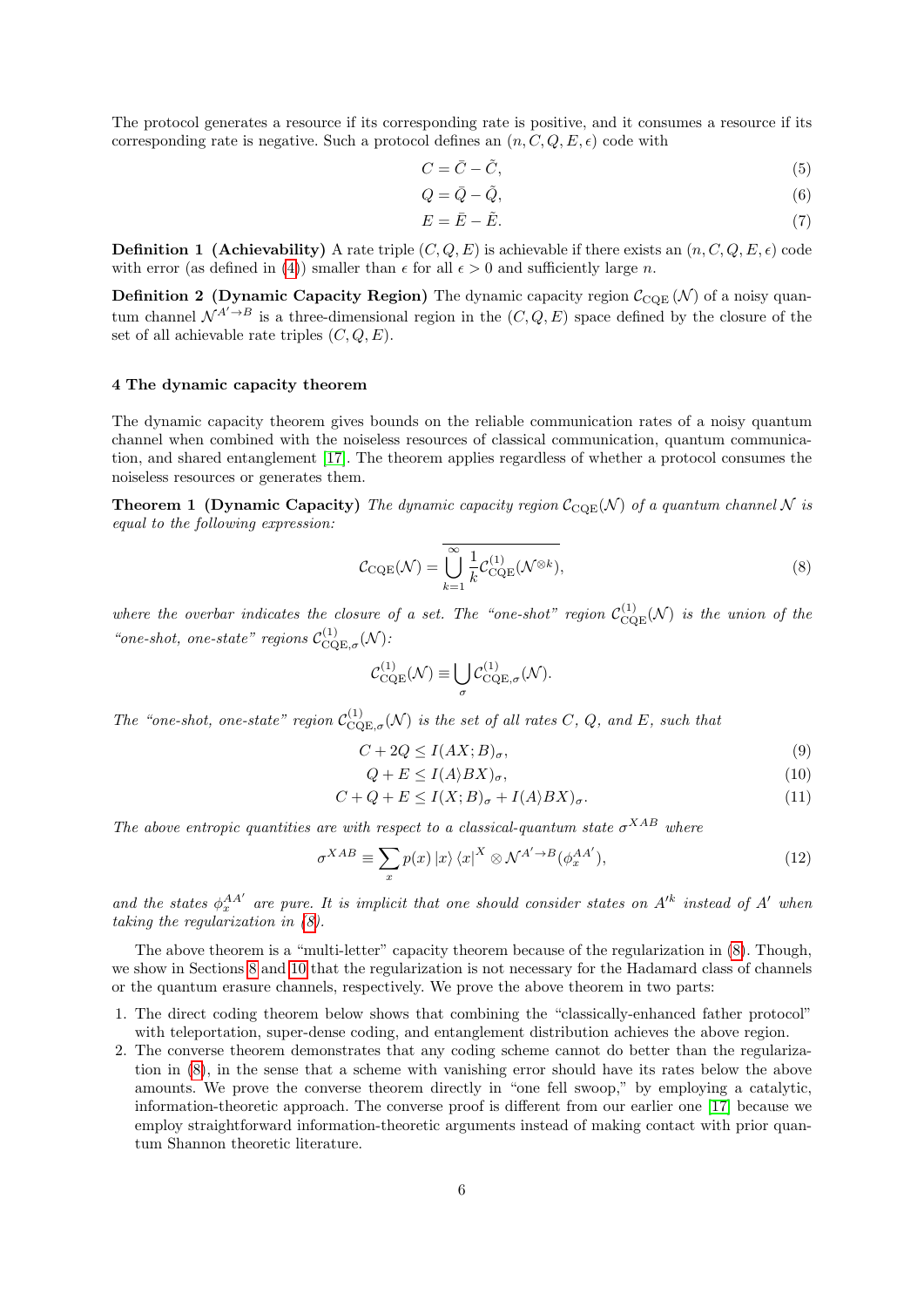# <span id="page-7-0"></span>5 Dynamic achievable rate region

The unit resource achievable region is what Alice and Bob can achieve with the protocols entanglement distribution, teleportation, and super-dense coding [\[17\]](#page-24-1). It is the cone of the rate triples corresponding to these protocols:

$$
\{\alpha (0,-1,1)+\beta (2,-1,-1)+\gamma \left( -2,1,-1\right) : \alpha ,\beta ,\gamma \geq 0\}.
$$

We can also write any rate triple  $(C, Q, E)$  in the unit resource capacity region with a matrix equation:

<span id="page-7-1"></span>
$$
\begin{bmatrix} C \\ Q \\ E \end{bmatrix} = \begin{bmatrix} 0 & 2 & -2 \\ -1 & -1 & 1 \\ 1 & -1 & -1 \end{bmatrix} \begin{bmatrix} \alpha \\ \beta \\ \gamma \end{bmatrix}.
$$
 (13)

The inverse of the above matrix is as follows:

$$
\begin{bmatrix} -\frac{1}{2} & -1 & 0 \\ 0 & -\frac{1}{2} & -\frac{1}{2} \\ -\frac{1}{2} & -\frac{1}{2} & -\frac{1}{2} \end{bmatrix},
$$

and gives the following set of inequalities for the unit resource achievable region:

$$
C + 2Q \le 0,
$$
  
\n
$$
Q + E \le 0,
$$
  
\n
$$
C + Q + E \le 0,
$$

by inverting the matrix equation in [\(13\)](#page-7-1) and applying the constraints  $\alpha, \beta, \gamma > 0$ .

Now, let us include the classically-enhanced father protocol [\[16\]](#page-24-0). Ref. [\[16\]](#page-24-0) proved that we can achieve the following rate triple by channel coding over a noisy quantum channel  $\mathcal{N}^{\tilde{A}' \to B}$ :

$$
\left(I\left(X;B\right)_{\sigma},\frac{1}{2}I\left(A;B|X\right)_{\sigma},-\frac{1}{2}I\left(A;E|X\right)_{\sigma}\right),
$$

for any state  $\sigma^{XABE}$  of the form:

<span id="page-7-2"></span>
$$
\sigma^{XABE} \equiv \sum_{x} p_X(x) \left| x \right\rangle \left\langle x \right|^X \otimes U_{\mathcal{N}}^{A' \to BE}(\phi_x^{AA'}),\tag{14}
$$

where  $U_N^{A' \to BE}$  is an isometric extension of the quantum channel  $\mathcal{N}^{A' \to B}$ . Specifically, we showed in Ref. [\[16\]](#page-24-0) that one can achieve the above rates with vanishing error in the limit of large blocklength. Thus the achievable rate region is the following translation of the unit resource achievable region in [\(13\)](#page-7-1):

$$
\begin{bmatrix} C \\ Q \\ E \end{bmatrix} = \begin{bmatrix} 0 & 2 & -2 \\ -1 & -1 & 1 \\ 1 & -1 & -1 \end{bmatrix} \begin{bmatrix} \alpha \\ \beta \\ \gamma \end{bmatrix} + \begin{bmatrix} I(X;B)_{\sigma} \\ \frac{1}{2}I(A;B|X)_{\sigma} \\ -\frac{1}{2}I(A;E|X)_{\sigma} \end{bmatrix}.
$$

We can now determine bounds on an achievable rate region that employs the above coding strategy. We apply the inverse of the matrix in [\(13\)](#page-7-1) to the LHS and RHS. Then using [\(2\)](#page-4-1), [\(3\)](#page-4-2), and the constraints  $\alpha, \beta, \gamma \geq 0$ , we obtain the inequalities in [\(9-](#page-6-2)[11\)](#page-6-3), corresponding exactly to the one-shot, one-state region in Theorem [1.](#page-6-4) Taking the union over all possible states  $\sigma$  in [\(14\)](#page-7-2) and taking the regularization gives the full dynamic achievable rate region.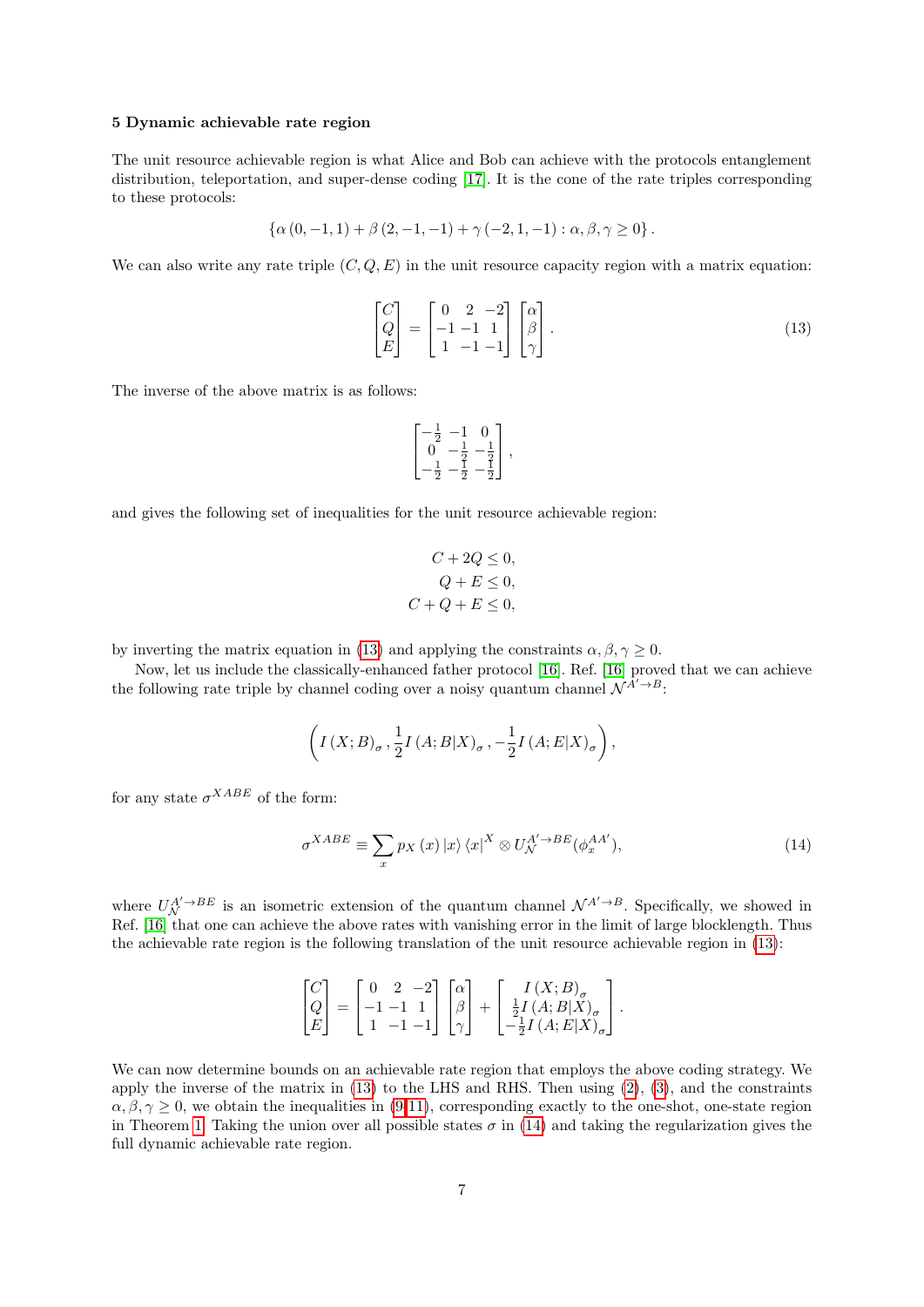# <span id="page-8-0"></span>6 Catalytic and information theoretic converse proof

This section begins one of the main contributions of this work. We provide a catalytic, information theoretic converse proof of the dynamic capacity region, showing that [\(8\)](#page-6-1) gives a multi-letter characterization of it. The catalytic approach means that we are considering the most general protocol that consumes and generates classical communication, quantum communication, and entanglement in addition to the uses of the noisy quantum channel. This approach has the advantage that we can prove the converse theorem in "one fell swoop" rather than considering one octant of the  $(C, Q, E)$  space at a time as we did in Ref. [\[17\]](#page-24-1). Additionally, we do not need to make contact with prior work in quantum Shannon theory. We employ the Alicki-Fannes' inequality, the chain rule for quantum mutual information, elementary properties of quantum entropy, and the quantum data processing inequality to prove the converse.

There are some subtleties in our proof for the converse theorem. We prove that the bounds in  $(9-$ [11\)](#page-6-3) hold for common randomness generation instead of classical communication because a capacity for generating common randomness can only be better than that for generating classical communication (classical communication can generate common randomness). We also consider a protocol that preserves entanglement with a reference system instead of one that generates quantum communication. Barnum et al. showed that this task is equivalent to the transmission of quantum information [\[2\]](#page-23-5).

We prove that the converse theorem holds for a state of the following form

<span id="page-8-1"></span>
$$
\sigma^{XAB} \equiv \sum_{x} p(x) |x\rangle \langle x|^X \otimes \mathcal{N}^{A' \to B}(\rho_x^{AA'}), \tag{15}
$$

where the states  $\rho_x^{AA'}$  are mixed, rather than proving it for a state of the form in [\(14\)](#page-7-2). Then we show in Section [6.1](#page-10-0) that it is not necessary to consider an ensemble of mixed states—i.e., we can do just as well with an ensemble of pure states, giving the statement of Theorem [1.](#page-6-4)

We begin by proving the first bound in  $(9)$ . All system labels are as given in Section [3,](#page-4-0) and we consider the most general protocol as outlined in that section. Consider the following chain of inequalities:

$$
n\left(\bar{C} + 2\bar{Q}\right) = I(M; \hat{M})_{\overline{\Phi}} + I(R; B_1)_{\Phi}
$$
  
\n
$$
\leq I(M; \hat{M})_{\omega'} + I(R; B_1)_{\omega'} + n\delta'
$$
  
\n
$$
\leq I(M; B^n A_2 L T_B)_{\omega} + I(R; B^n A_2 L T_B)_{\omega}
$$
  
\n
$$
\leq I(M; B^n A_2 L T_B)_{\omega} + I(R; B^n A_2 L T_B M)_{\omega}
$$
  
\n
$$
= I(M; B^n A_2 L T_B)_{\omega} + I(R; B^n A_2 L T_B |M)_{\omega} + I(R; M)_{\omega}.
$$

The first equality holds by evaluating the quantum mutual informations on the respective states  $\bar{\phi}^{M\hat{M}}$ and  $\Phi^{RB_1}$ . The first inequality follows from the condition in [\(4\)](#page-5-1) and an application of the Alicki-Fannes' inequality where  $\delta'$  vanishes as  $\epsilon \to 0$ . We suppress this term in the rest of the inequalities for convenience. The second inequality follows from quantum data processing, and the third follows from another application of quantum data processing. The second equality follows by applying the mutual information chain rule in [\(1\)](#page-3-0). We continue below:

$$
= I (M; B^n A_2 L T_B)_{\omega} + I (R; B^n A_2 L T_B | M)_{\omega}
$$
  
\n
$$
= I (M; B^n A_2 L T_B)_{\omega} + I (R A_2 L T_B; B^n | M)_{\omega} + I (R; A_2 L T_B | M)_{\omega} - I (B^n; A_2 L T_B | M)_{\omega}
$$
  
\n
$$
= I (M; B^n)_{\omega} + I (M; A_2 L T_B | B^n)_{\omega} + I (R A_2 L T_B; B^n | M)_{\omega} + I (R; A_2 L T_B | M)_{\omega} - I (B^n; A_2 L T_B | M)_{\omega}
$$
  
\n
$$
= I (R A_2 L M T_B; B^n)_{\omega} + I (M; A_2 L T_B | B^n)_{\omega} + I (R; A_2 L T_B | M)_{\omega} - I (B^n; A_2 L T_B | M)_{\omega}
$$
  
\n
$$
\leq I (R A_2 T_B S_A L M; B^n)_{\omega} + I (M; A_2 L T_B | B^n)_{\omega} + I (R; A_2 L T_B | M)_{\omega} - I (B^n; A_2 L T_B | M)_{\omega}
$$
  
\n
$$
= I (A X; B^n)_{\omega} + I (M; A_2 L T_B | B^n)_{\omega} + I (R; A_2 L T_B | M)_{\omega} - I (B^n; A_2 L T_B | M)_{\omega}.
$$

The first equality follows because  $I(R;M)_{\omega}=0$  for this protocol. The second equality follows from applying the chain rule for quantum mutual information to the term  $I(R; B^n A_2 L T_B|M)_{\omega}$ , and the third is another application of the chain rule to the term  $I(M; B<sup>n</sup>A<sub>2</sub>LT<sub>B</sub>)<sub>\omega</sub>$ . The fourth equality follows by combining  $I(M; B^n)_{\omega}$  and  $I(RA_2LT_B; B^n|M)_{\omega}$  with the chain rule. The inequality follows from an application of quantum data processing. The final equality follows from the definitions  $A \equiv RT_BA_2S_A$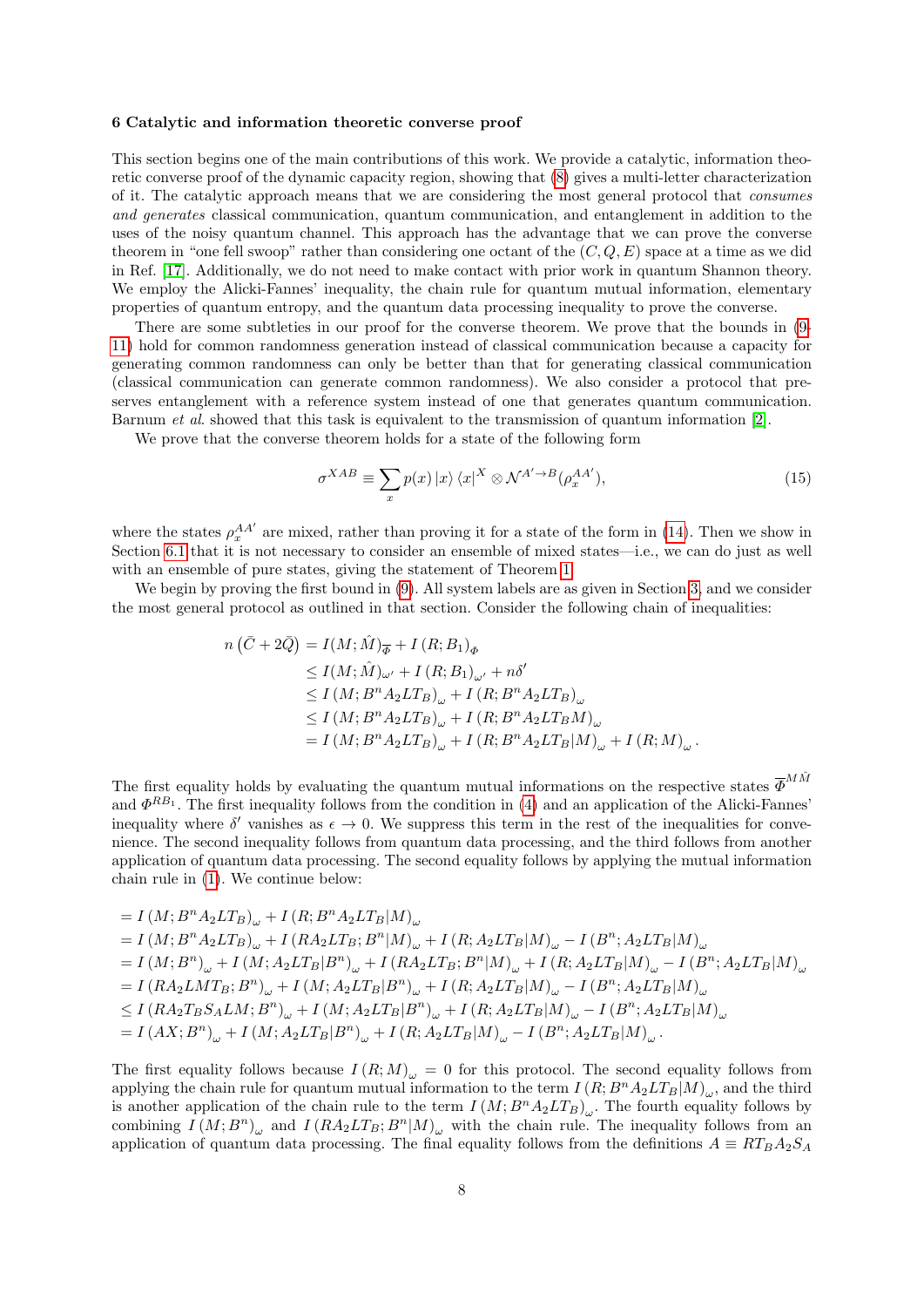and  $X \equiv ML$ . We now focus on the term  $I(M; A_2LT_B|B^n)_{\omega} + I(R; A_2LT_B|M)_{\omega} - I(B^n; A_2LT_B|M)_{\omega}$ and show that it is less than  $n(\tilde{C}+2\tilde{Q})$ :

$$
\begin{split} &I\left(M;A_2LT_B|B^n\right)_{\omega}+I\left(R;A_2LT_B|M\right)_{\omega}-I\left(B^n;A_2LT_B|M\right)_{\omega} \\ &=I\left(M;A_2LT_BB^n\right)_{\omega}+I\left(R;A_2LT_BM\right)_{\omega}-I\left(B^n;A_2LT_BM\right)_{\omega}-I\left(R;M\right)_{\omega} \\ &=I\left(M;A_2LT_BB^n\right)_{\omega}+I\left(R;A_2LT_BM\right)_{\omega}-I\left(B^n;A_2LT_BM\right)_{\omega} \\ &=H\left(A_2LT_BB^n\right)_{\omega}+H\left(R\right)_{\omega}-H\left(RA_2LT_B|M\right)_{\omega}-H\left(B^n\right)_{\omega} \\ &=H\left(A_2LT_BB^n\right)_{\omega}-H\left(A_2LT_B|MR\right)_{\omega}-H\left(B^n\right)_{\omega} \\ &=H\left(A_2LT_B|B^n\right)_{\omega}-H\left(A_2LT_B|MR\right)_{\omega}. \end{split}
$$

The first equality follows by applying the chain rule for quantum mutual information. The second equality follows because  $I(R;M)_{\omega}=0$  for this protocol. The third equality follows by expanding the quantum mutual informations. The next two inequalities follow from straightforward entropic manipulations and that  $H(R)_{\omega} = H(R|M)_{\omega}$  for this protocol. We continue below:

$$
= H (A_2L|B^n)_{\omega} + H (T_B|B^n A_2 L)_{\omega} - H (T_B|MR)_{\omega} - H (A_2L|T_BMR)_{\omega}
$$
  
\n
$$
= H (A_2L|B^n)_{\omega} + H (T_B|B^n A_2 L)_{\omega} - H (T_B)_{\omega} - H (A_2L|T_BMR)_{\omega}
$$
  
\n
$$
= H (A_2L|B^n)_{\omega} - I (T_B; B^n A_2 L)_{\omega} - H (A_2L|T_BMR)
$$
  
\n
$$
\leq H (A_2L)_{\omega} - H (A_2L|T_BMR)_{\omega}
$$
  
\n
$$
= I (A_2L; T_BMR)_{\omega}
$$
  
\n
$$
= I (L; T_BMR)_{\omega} + I (A_2; T_BMR|L)_{\omega}
$$
  
\n
$$
\leq n (\tilde{C} + 2\tilde{Q}).
$$

The first two equalities follow from the chain rule for entropy and the second exploits that  $H(T_B|MR)$  $H(T_B)$  for this protocol. The third equality follows from the definition of quantum mutual information. The inequality follows from subadditivity of entropy and that  $I(T_B; B^n A_2 L)_{\omega} \geq 0$ . The fourth equality follows from the definition of quantum mutual information and the next equality follows from the chain rule. The final inequality follows because the quantum mutual information  $I(L;T_BMR)_{\omega}$  can never be larger than the logarithm of the dimension of the classical register L and because the quantum mutual information  $I(A_2;T_BMR|L)_{\omega}$  can never be larger than twice the logarithm of the dimension of the quantum register  $A_2$ . Thus the following inequality applies

$$
n\left(\bar{C} + 2\bar{Q}\right) \le I\left(AX; B^{n}\right)_{\omega} + n\left(\tilde{C} + 2\tilde{Q}\right) + n\delta',
$$

demonstrating that [\(9\)](#page-6-2) holds for the net rates.

We now prove the second bound in  $(10)$ . Consider the following chain of inequalities:

$$
n\left(\bar{Q} + \bar{E}\right) = I\left(R\right)B_{1}\right)_{\Phi} + I\left(S_{A}\right)S_{B}\right)_{\Phi}
$$
  
\n
$$
= I\left(RS_{A}\right)B_{1}S_{B}\right)_{\Phi\otimes\Phi}
$$
  
\n
$$
\leq I\left(RS_{A}\right)B_{1}S_{B}\right)_{\omega'} + n\delta'
$$
  
\n
$$
\leq I\left(RS_{A}\right)B_{1}S_{B}M\right)_{\omega'}
$$
  
\n
$$
\leq I\left(RS_{A}\right)B^{n}A_{2}T_{B}LM\right)_{\omega}
$$
  
\n
$$
= H\left(B^{n}A_{2}T_{B}\right|LM)_{\omega} - H\left(RS_{A}B^{n}A_{2}T_{B}\right|LM)_{\omega}
$$
  
\n
$$
\leq H\left(B^{n}\right|LM)_{\omega} + H\left(A_{2}\right|LM)_{\omega} + H\left(T_{B}\right|LM)_{\omega} - H\left(RS_{A}B^{n}A_{2}T_{B}\right|LM)_{\omega}
$$
  
\n
$$
\leq I\left(RS_{A}A_{2}T_{B}\right)B^{n}LM)_{\omega} + n\left(\tilde{Q} + \tilde{E}\right)
$$
  
\n
$$
= I\left(A\right)B^{n}X)_{\omega} + n\left(\tilde{Q} + \tilde{E}\right).
$$

The first equality follows by evaluating the coherent informations of the respective states  $\Phi^{RB_1}$  and  $\Phi^{SAS_B}$ . The second equality follows because  $\Phi^{RB_1} \otimes \Phi^{TAT_B}$  is a product state. The first inequality follows from the condition in [\(4\)](#page-5-1) and an application of the Alicki-Fannes' inequality with  $\delta'$  vanishing when  $\epsilon \to 0$ . We suppress the term  $n\delta'$  in the following lines. The next two inequalities follow from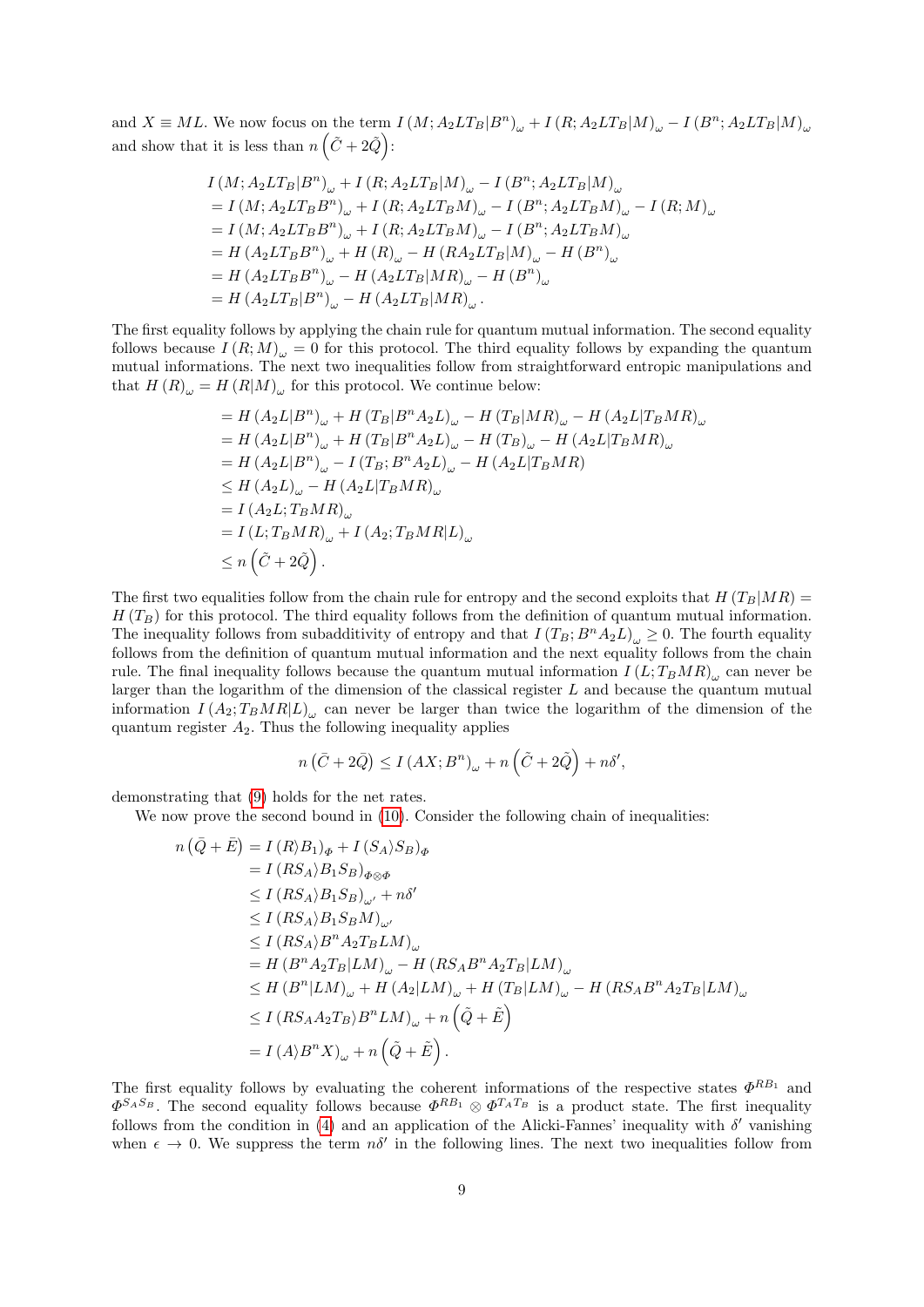quantum data processing. The third equality follows from the definition of coherent information. The fourth inequality follows from subadditivity of entropy. The fifth inequality follows from the definition of coherent information and the fact that the entropy can never be larger than the logarithm of the dimension of the corresponding system. The final equality follows from the definitions  $A = RT_BA_2S_A$ and  $X \equiv ML$ . Thus the following inequality applies

$$
n\left(\bar{Q} + \bar{E}\right) \le I\left(A\right)B^{n}X + n\left(\tilde{Q} + \tilde{E}\right),
$$

demonstrating that [\(10\)](#page-6-5) holds for the net rates.

We prove the last bound in  $(11)$ . Consider the following chain of inequalities:

$$
n\left(\bar{C}+\bar{Q}+\bar{E}\right) = I(M;\hat{M})_{\overline{\Phi}} + I\left(RS_A\right)B_1S_B)_{\Phi\otimes\Phi}
$$
  
\n
$$
\leq I(M;\hat{M})_{\omega'} + I\left(RS_A\right)B_1S_B\right)_{\omega'} + n\delta'
$$
  
\n
$$
\leq I(M;B^nA_2T_BL)_{\omega} + I\left(RS_A\right)B^nA_2T_BLM\right)_{\omega}
$$
  
\n
$$
= I\left(ML;B^nA_2T_B\right)_{\omega} + I\left(M;L\right)_{\omega} - I\left(A_2B^nT_B;L\right)_{\omega}
$$
  
\n
$$
+ H\left(B^n|LM\right) + H\left(A_2T_B|B^nLM\right)_{\omega} - H\left(RS_A A_2T_BB^n|LM\right)_{\omega}
$$
  
\n
$$
= I\left(ML;B^n\right)_{\omega} + I\left(ML;A_2T_B|B^n\right)_{\omega} + I\left(M;L\right)_{\omega} - I\left(A_2B^nT_B;L\right)_{\omega}
$$
  
\n
$$
+ H\left(A_2T_B|B^nLM\right)_{\omega} + I\left(RS_A A_2T_B\right)B^nLM\right)_{\omega}.
$$

The first equality follows from evaluating the mutual information of the state  $\bar{\phi}^{M\hat{M}}$  and the coherent information of the product state  $\Phi^{RB_1} \otimes \Phi^{S_A S_B}$ . The first inequality follows from the condition in [\(4\)](#page-5-1) and an application of the Alicki-Fannes' inequality with  $\delta'$  vanishing when  $\epsilon \to 0$ . We suppress the term  $n\delta'$  in the following lines. The second inequality follows from quantum data processing. The second equality follows from applying the chain rule for quantum mutual information to  $I(M; B<sup>n</sup>A<sub>2</sub>T<sub>B</sub>L)_{\omega}$  and by expanding the coherent information  $I (RS_A) B^n A_2 T_B LM)_{\omega}$ . The third equality follows from applying the chain rule for quantum mutual information to  $I(ML; B<sup>n</sup> A<sub>2</sub>T<sub>B</sub>)<sub>\omega</sub>$  and from the definition of coherent information. We continue below:

$$
= I\left(ML; B^{n}\right)_{\omega} + I\left(RS_{A}A_{2}T_{B}\right)B^{n}LM\right)_{\omega}
$$
  
+ 
$$
I\left(ML; A_{2}T_{B}|B^{n}\right)_{\omega} + I\left(M; L\right)_{\omega} - I\left(A_{2}B^{n}T_{B}; L\right)_{\omega} + H\left(A_{2}T_{B}|B^{n}LM\right)_{\omega}
$$
  
= 
$$
I\left(ML; B^{n}\right)_{\omega} + I\left(RS_{A}A_{2}T_{B}\right)B^{n}LM\right)_{\omega}
$$
  
+ 
$$
H\left(A_{2}T_{B}|B^{n}\right)_{\omega} + I\left(M; L\right)_{\omega} - I\left(A_{2}B^{n}T_{B}; L\right)_{\omega}
$$
  

$$
\leq I\left(ML; B^{n}\right)_{\omega} + I\left(RS_{A}A_{2}T_{B}\right)B^{n}LM\right)_{\omega} + n\left(\tilde{C} + \tilde{Q} + \tilde{E}\right)
$$
  
= 
$$
I\left(X; B^{n}\right)_{\omega} + I\left(A\right)B^{n}X\right)_{\omega} + n\left(\tilde{C} + \tilde{Q} + \tilde{E}\right).
$$

The first equality follows by rearranging terms. The second equality follows by canceling terms. The inequality follows from subadditivity of the entropy  $H(A_2T_B|B^n)_{\omega}$ , the fact that the entropy  $H(A_2T_B|B^n)_{\omega}$ can never be larger than the logarithm of the dimension of the systems  $A_2T_B$ , that the mutual information  $I(M;L)_{\omega}$  can never be larger than the logarithm of the dimension of the classical register L, and because  $I(A_2B^nT_B;L)_{\omega} \geq 0$ . The last equality follows from the definitions  $A \equiv RT_BA_2S_A$  and  $X \equiv ML$ . Thus the following inequality holds

$$
n\left(\bar{C}+\bar{Q}+\bar{E}\right) \leq I\left(X;B^{n}\right)_{\omega} + I\left(A\right)B^{n}X\right)_{\omega} + n\left(\tilde{C}+\tilde{Q}+\tilde{E}\right) + n\delta',
$$

demonstrating that the inequality in [\(11\)](#page-6-3) applies to the net rates. This concludes the catalytic proof of the converse theorem.

#### <span id="page-10-0"></span>6.1 Pure state ensembles are sufficient

We prove that it is sufficient to consider an ensemble of pure states as in the statement of Theorem [1](#page-6-4) rather than an ensemble of mixed states as in [\(15\)](#page-8-1) in the proof of our converse theorem. Our argument relies on a classic trick exploited in quantum Shannon theory [\[11\]](#page-23-6). We first determine a spectral decomposition of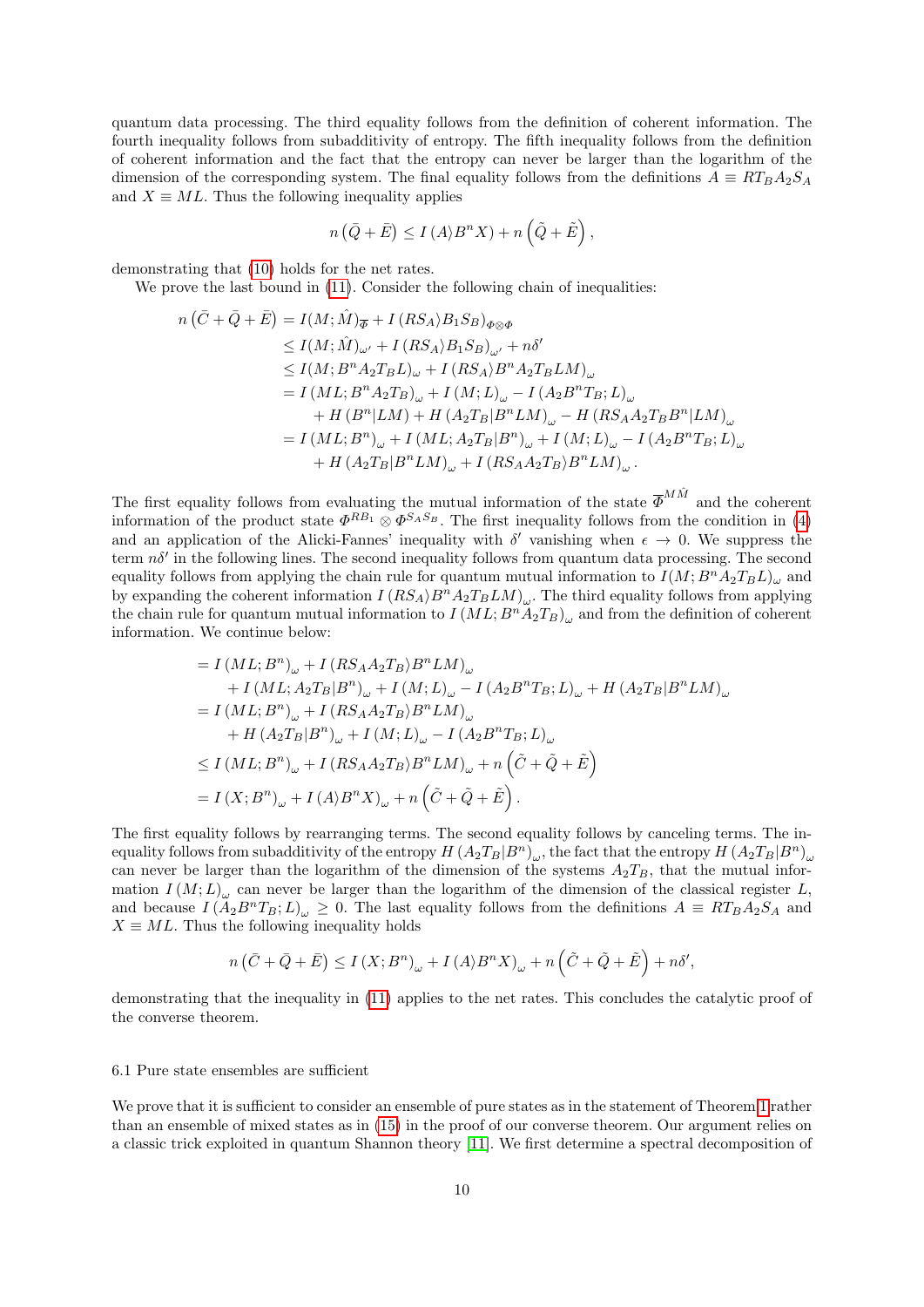the mixed state ensemble, model the index of the pure states in the decomposition as a classical variable Y , and then place this classical variable Y in a classical register. It follows that the communication rates can only improve, and it is sufficient to consider an ensemble of pure states.

Consider that each mixed state in the ensemble in [\(15\)](#page-8-1) admits a spectral decomposition of the following form:

$$
\rho_x^{AA'} = \sum_y p(y|x) \psi_{x,y}^{AA'}.
$$

We can thus represent the ensemble as follows:

$$
\rho^{XAB} \equiv \sum_{x,y} p(x)p(y|x) |x\rangle \langle x|^X \otimes \mathcal{N}^{A' \to B}(\psi_{x,y}^{AA'}).
$$
\n(16)

The inequalities in [\(9](#page-6-2)[-11\)](#page-6-3) for the dynamic capacity region involve the mutual information  $I(AX; B)_{\rho}$ , the Holevo information  $I(X;B)_{\rho}$ , and the coherent information  $I(A\rangle BX)_{\rho}$ . As we show below, each of these entropic quantities can only improve in each case if make the variable  $y$  be part of the classical variable. This improvement then implies that it is only necessary to consider pure states in the dynamic capacity theorem.

Let  $\theta^{XYAB}$  denote an augmented state of the following form:

$$
\theta^{XYAB} \equiv \sum_{x} p(x) p(y|x) |x\rangle \langle x|^X \otimes |y\rangle \langle y|^Y \otimes \mathcal{N}^{A' \to B}(\psi_{x,y}^{AA'}).
$$
 (17)

This state is actually a state of the form in  $(12)$  if we subsume the classical variables X and Y into one classical variable. The following three inequalities each follow from an application of the quantum data processing inequality:

$$
I(X;B)_{\rho} = I(X;B)_{\theta} \le I(XY;B)_{\theta},\tag{18}
$$

$$
I(AX;B)_{\rho} = I(AX;B)_{\theta} \le I(AXY;B)_{\theta}
$$
\n(19)

$$
I(A\rangle BX)_{\rho} = I(A\rangle BX)_{\theta} \le I(A\rangle BXY)_{\theta}.
$$
\n(20)

Each of these inequalities proves the desired result for the respective Holevo information, mutual information, and coherent information, and it suffices to consider an ensemble of pure states in Theorem [1.](#page-6-4)

# <span id="page-11-0"></span>7 The quantum dynamic capacity formula

We introduce the quantum dynamic capacity formula and show how additivity of it implies that the computation of the Pareto optimal trade-off surface of the capacity region requires just a single channel use, rather than an infinite number of them (as in regularized formulas). The Pareto optimal trade-off surface consists of all points in the capacity region that are Pareto optimal, in the sense that it is not possible to make improvements in one resource without offsetting another resource (these are essentially the boundary points of the region in our case). We then show how several important capacity formulas in the quantum Shannon theory literature are special cases of the quantum dynamic capacity formula.

Definition 3 (Quantum Dynamic Capacity Formula) The quantum dynamic capacity formula of a quantum channel  $\mathcal N$  is as follows:

<span id="page-11-1"></span>
$$
D_{\lambda,\mu}(\mathcal{N}) \equiv \max_{\sigma} I\left(AX;B\right)_{\sigma} + \lambda I\left(A\rangle BX\right)_{\sigma} + \mu\left(I\left(X;B\right)_{\sigma} + I\left(A\rangle BX\right)_{\sigma}\right),\tag{21}
$$

where  $\lambda, \mu \geq 0$ .

<span id="page-11-2"></span>Definition 4 The regularized quantum dynamic capacity formula is as follows:

$$
D^{\mathrm{reg}}_{\lambda,\mu}\left(\mathcal{N}\right)\equiv\lim_{n\rightarrow\infty}\frac{1}{n}D_{\lambda,\mu}\left(\mathcal{N}^{\otimes n}\right).
$$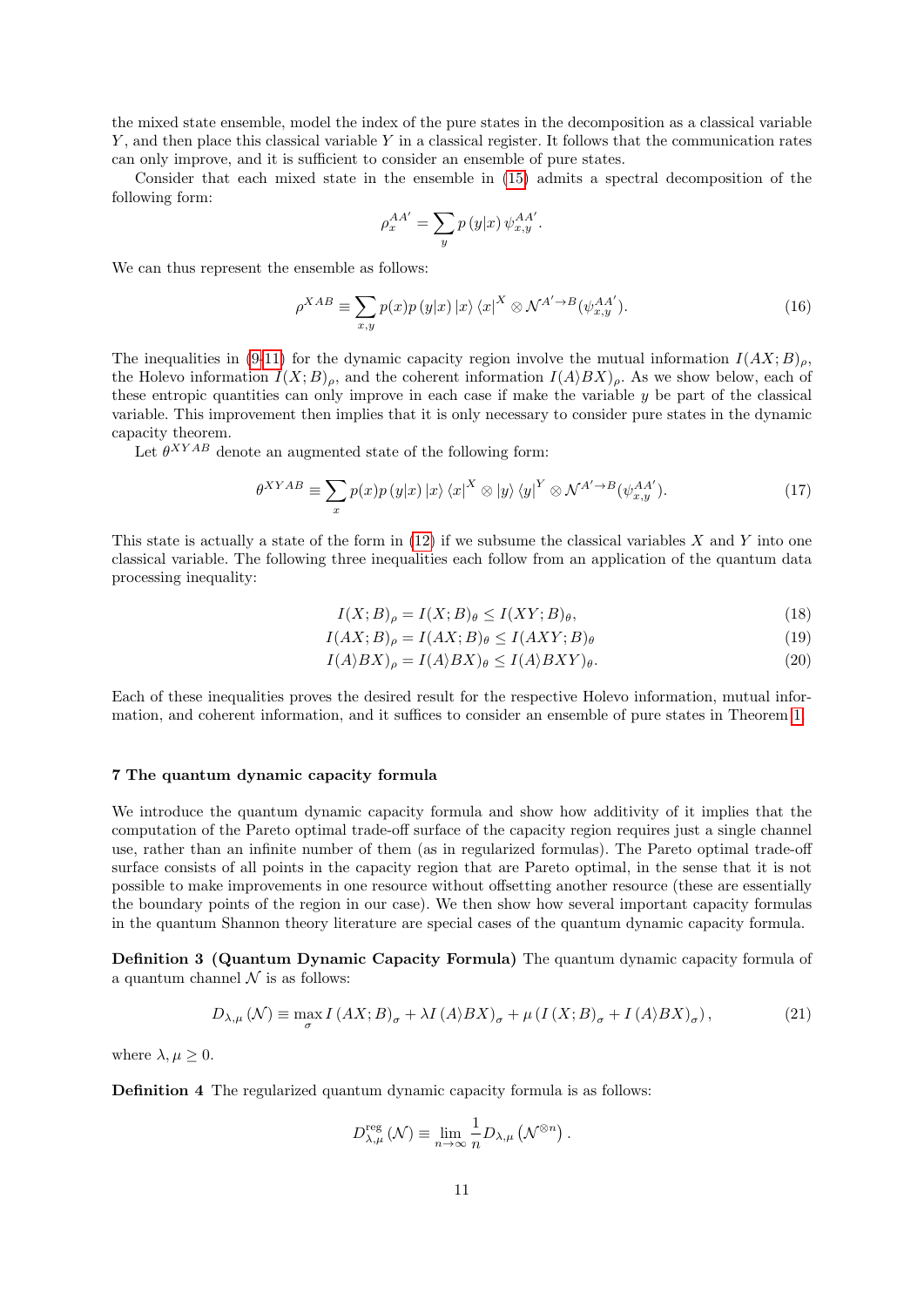**Lemma 1** Suppose the quantum dynamic capacity formula is additive for any two channels N and M:

$$
D_{\lambda,\mu}(\mathcal{N}\otimes\mathcal{M})=D_{\lambda,\mu}(\mathcal{N})+D_{\lambda,\mu}(\mathcal{M}).
$$

Then the regularized quantum dynamic capacity formula for  $N$  is equal to the quantum dynamic capacity formula for  $N$ :

$$
D_{\lambda,\mu}^{reg}(\mathcal{N})=D_{\lambda,\mu}(\mathcal{N}).
$$

In this sense, the regularized formula "single-letterizes" and it is not necessary to take the limit.

*Proof* We prove the result using induction on n. The base case for  $n = 1$  is trivial. Suppose the result holds for n:  $D_{\lambda,\mu}(\mathcal{N}^{\otimes n}) = nD_{\lambda,\mu}(\mathcal{N})$ . Then the following chain of equalities proves the inductive step:

$$
D_{\lambda,\mu}(\mathcal{N}^{\otimes n+1}) = D_{\lambda,\mu}(\mathcal{N} \otimes \mathcal{N}^{\otimes n})
$$
  
=  $D_{\lambda,\mu}(\mathcal{N}) + D_{\lambda,\mu}(\mathcal{N}^{\otimes n})$   
=  $D_{\lambda,\mu}(\mathcal{N}) + nD_{\lambda,\mu}(\mathcal{N}).$ 

The first equality follows by expanding the tensor product. The second critical equality follows from the assumption that the formula is additive. The final equality follows from the induction hypothesis.

Theorem 2 Single-letterization of the quantum dynamic capacity formula implies that the computation of the Pareto optimal trade-off surface of the quantum dynamic capacity region requires an optimization over a single channel use.

Proof We employ ideas from Ref. [\[7\]](#page-23-7) for the proof. We would like to characterize all the points in the capacity region that are Pareto optimal. Such a task is standard vector optimization in the theory of Pareto trade-off analysis (see Section 4.7 of Ref. [\[7\]](#page-23-7)). We can phrase the optimization task as the following scalarization of the vector optimization task:

<span id="page-12-0"></span>
$$
\max_{C,Q,E,p(x),\phi_x} w_C C + w_Q Q + w_E E \tag{22}
$$

subject to

$$
C + 2Q \le I(AX; B^n)_{\sigma},\tag{23}
$$

<span id="page-12-3"></span><span id="page-12-2"></span><span id="page-12-1"></span>
$$
Q + E \le I(A \rangle B^n X)_{\sigma},\tag{24}
$$

$$
C + Q + E \le I(X; Bn)\sigma + I(A \rangle Bn X)\sigma,
$$
\n(25)

where the maximization is over all  $C, Q$ , and  $E$  and over probability distributions  $p_X(x)$  and bipartite states  $\phi_x^{AA^{\prime n}}$ . The geometric interpretation of the scalarization task is that we are trying to find a supporting plane of the dynamic capacity region where the weight vector  $(w_C, w_Q, w_E)$  is the normal vector of the plane and the value of its inner product with  $(C, Q, E)$  characterizes the offset of the plane.

The Lagrangian of the above optimization problem is

$$
\mathcal{L}\left(C,Q,E,p_X\left(x\right),\phi_x^{AA^{\prime n}},\lambda_1,\lambda_2,\lambda_3\right) \equiv w_C C + w_Q Q + w_E E + \lambda_1 \left(I\left(AX;B^n\right)_{\sigma} - \left(C + 2Q\right)\right) \n+ \lambda_2 \left(I\left(A\right)B^n X\right)_{\sigma} - \left(Q + E\right)) \n+ \lambda_3 \left(I\left(X;B^n\right)_{\sigma} + I\left(A\right)B^n X\right)_{\sigma} - \left(C + Q + E\right)\right),
$$

and the Lagrange dual function  $g$  [\[7\]](#page-23-7) is

$$
g(\lambda_1, \lambda_2, \lambda_3) \equiv \sup_{C,Q,E,p(x),\phi_x^{AA^{\prime n}}} \mathcal{L}\left(C,Q,E,p_X(x),\phi_x^{AA^{\prime n}},\lambda_1,\lambda_2,\lambda_3\right),
$$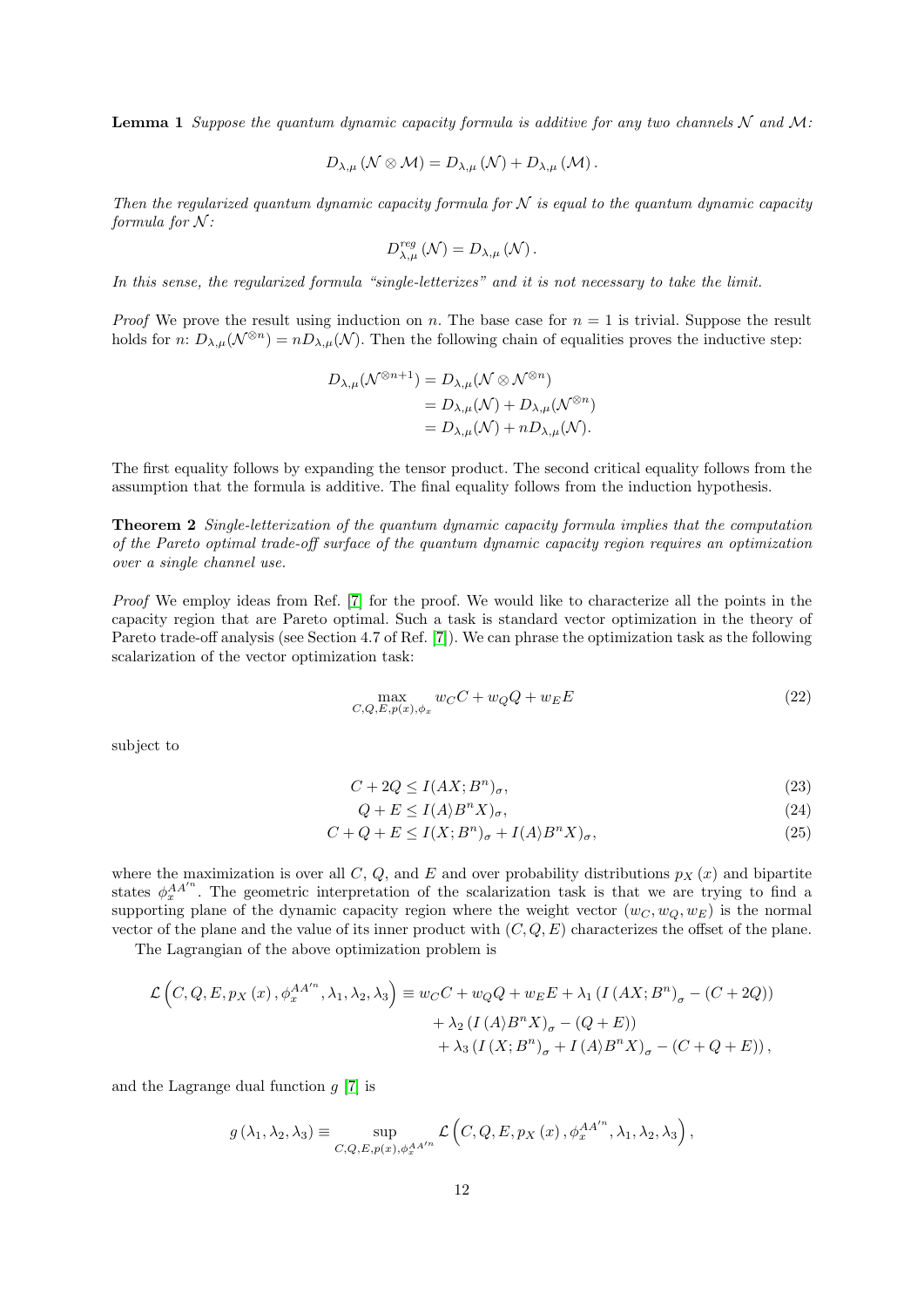where  $\lambda_1, \lambda_2, \lambda_3 \geq 0$ . The optimization task simplifies if the Lagrange dual function does. Thus, we rewrite the Lagrange dual function as follows:

$$
g(\lambda_1, \lambda_2, \lambda_3) = \sup_{C, Q, E, p(x), \phi_2^{AA/n}} w_C C + w_Q Q + w_E E + \lambda_1 (I (AX; B^n)_{\sigma} - (C + 2Q))
$$
  
\n
$$
+ \lambda_2 (I (A) B^n X)_{\sigma} - (Q + E))
$$
  
\n
$$
+ \lambda_3 (I (X; B^n)_{\sigma} + I (A) B^n X)_{\sigma} - (C + Q + E))
$$
  
\n
$$
= \sup_{C, Q, E, p(x), \phi_2^{AA/n}} (w_C - \lambda_1 - \lambda_3) C + (w_Q - 2\lambda_1 - \lambda_2 - \lambda_3) Q + (w_E - \lambda_2 - \lambda_3) E
$$
  
\n
$$
+ \lambda_1 (I (AX; B^n)_{\sigma} + \frac{\lambda_2}{\lambda_1} I (A) B^n X)_{\sigma} + \frac{\lambda_3}{\lambda_1} (I (X; B^n)_{\sigma} + I (A) B^n X)_{\sigma})
$$
  
\n
$$
= \sup_{C, Q, E} (w_C - \lambda_1 - \lambda_3) C + (w_Q - 2\lambda_1 - \lambda_2 - \lambda_3) Q + (w_E - \lambda_2 - \lambda_3) E
$$
  
\n
$$
+ \lambda_1 \left( \max_{p(x), \phi_2^{AA/n}} I (AX; B^n)_{\sigma} + \frac{\lambda_2}{\lambda_1} I (A) B^n X)_{\sigma} + \frac{\lambda_3}{\lambda_1} (I (X; B^n)_{\sigma} + I (A) B^n X)_{\sigma} \right).
$$

The first equality follows by definition. The second equality follows from some algebra, and the last follows because the Lagrange dual function factors into two separate optimization tasks: one over  $C, Q$ , and E and another that is equivalent to the quantum dynamic capacity formula with  $\lambda = \lambda_2/\lambda_1$  and  $\mu = \lambda_3/\lambda_1$ . Thus, the computation of the Pareto optimal trade-off surface requires just a single use of the channel if the quantum dynamic capacity formula in [\(21\)](#page-11-1) single-letterizes.

#### 7.1 Special cases of the quantum dynamic capacity formula

We now show how several capacity formulas of a quantum channel, including the entanglement-assisted classical capacity [\[5\]](#page-23-8), the Lloyd-Shor-Devetak (LSD) formula for the quantum capacity [\[21,](#page-24-7) [25,](#page-24-8) [10\]](#page-23-9), and the Holevo-Schumacher-Westmoreland (HSW) formula for the classical capacity [\[14,](#page-23-10) [24\]](#page-24-9) are special cases of the quantum dynamic capacity formula.

We first give a geometric interpretation of these special cases before proceeding to the proofs. Recall that the dynamic capacity region has the simple interpretation as a translation of the three-faced unit resource capacity region along the classically-enhanced father trade-off curve (see Figure [2](#page-17-0) for the example of the region of the dephasing channel). Any particular weight vector  $(w<sub>C</sub>, w<sub>O</sub>, w<sub>E</sub>)$  in [\(22\)](#page-12-0) gives a set of parallel planes that slice through the  $(C, Q, E)$  space, and the goal of the scalar optimization task is to find one of these planes that is a supporting plane, intersecting a point (or a set of points) on the trade-off surface of the dynamic capacity region. We consider three special planes:

- 1. The first corresponds to the plane containing the vectors of super-dense coding and teleportation. The normal vector of this plane is  $(1, 2, 0)$ , and suppose that we set the weight vector in  $(22)$  to be this vector. Then the optimization program finds the set of points on the trade-off surface such that a plane with this normal vector is a supporting plane for the region. The optimization program singles out [\(23\)](#page-12-1), and we can think of this as being equivalent to setting  $\lambda_2, \lambda_3 = 0$  in the Lagrange dual function. We show below that the optimization program becomes equivalent to finding the entanglement-assisted capacity [\[5\]](#page-23-8), in the sense that the quantum dynamic capacity formula becomes the entanglement-assisted capacity formula.
- 2. The next plane contains the vectors of teleportation and entanglement distribution. The normal vector of this plane is  $(0, 1, 1)$ . Setting the weight vector in  $(22)$  to be this vector makes the optimization program single out [\(24\)](#page-12-2), and we can think of this as being equivalent to setting  $\lambda_1, \lambda_3 = 0$  in the Lagrange dual function. We show below that the optimization program becomes equivalent to finding the quantum capacity  $[21, 25, 10]$  $[21, 25, 10]$  $[21, 25, 10]$ , in the sense that the quantum dynamic capacity formula becomes the LSD formula for the quantum capacity.
- 3. A third plane contains the vectors of super-dense coding and entanglement distribution. The normal vector of this plane is  $(1, 1, 1)$ . Setting the weight vector in  $(22)$  to be this vector makes the optimiza-tion program single out [\(25\)](#page-12-3), and we can think of this as being equivalent to setting  $\lambda_1, \lambda_2 = 0$  in the Lagrange dual function. We show below that the optimization becomes equivalent to finding the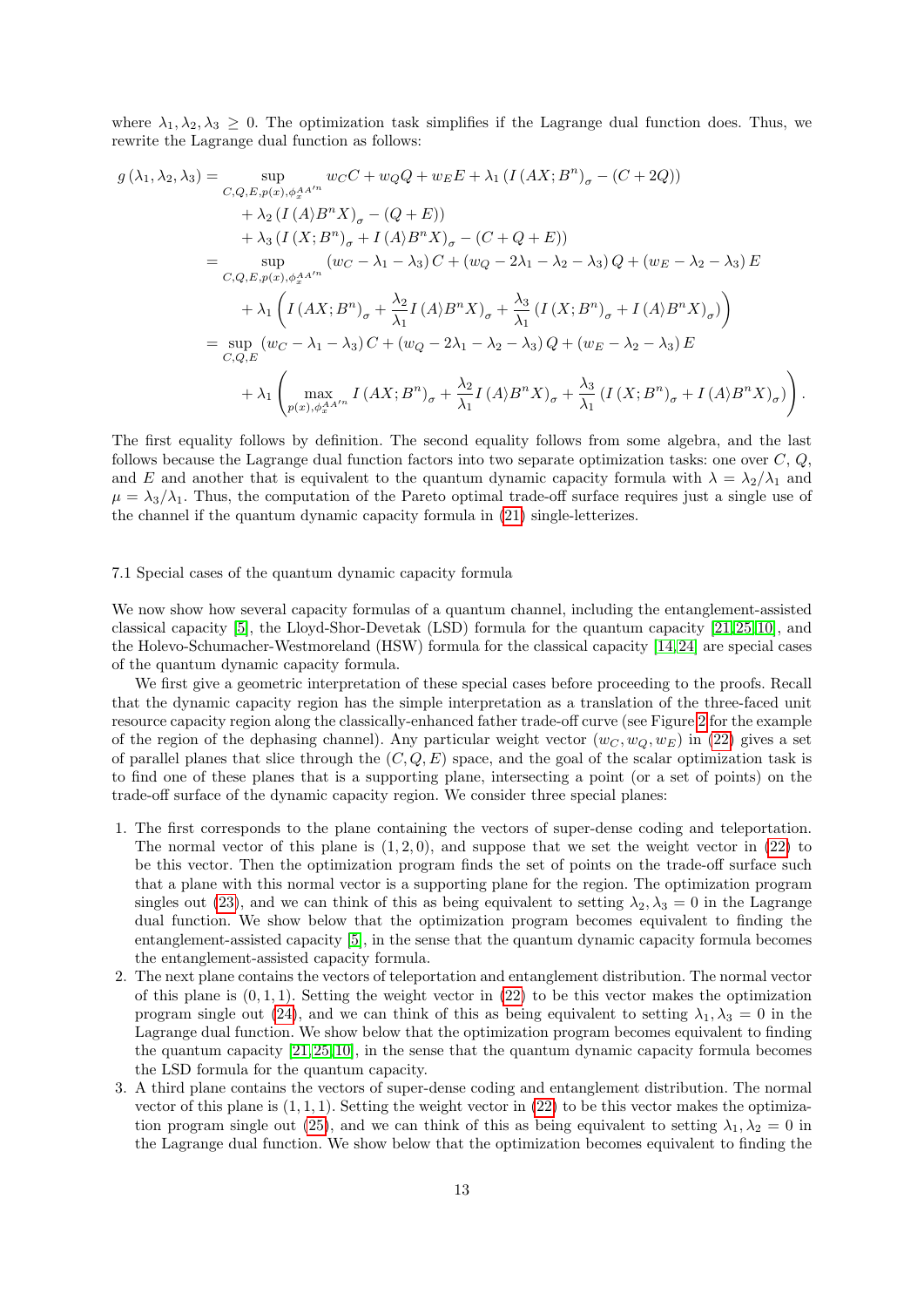classical capacity [\[21,](#page-24-7) [25,](#page-24-8) [10\]](#page-23-9), in the sense that the quantum dynamic capacity formula becomes the HSW formula for the classical capacity.

Corollary 1 The quantum dynamic capacity formula is equivalent to the entanglement-assisted classical capacity formula when  $\lambda, \mu = 0$ , in the sense that

$$
\max_{\sigma} I\left(AX;B\right) = \max_{\phi^{AA'}} I\left(A;B\right).
$$

*Proof* The inequality  $\max_{\sigma} I(AX; B) \ge \max_{\phi A A'} I(A; B)$  follows because the state  $\sigma$  is of the form in [\(14\)](#page-7-2) and we can always choose  $p_X(x) = \delta_{x,x_0}$  and  $\phi_{x_0}^{AA'}$  to be the state that maximizes  $I(A;B)$ .

We now show the other inequality  $\max_{\sigma} I(AX;B) \leq \max_{\phi^{AA'}} I(A;B)$ . First, consider that the following chain of equalities holds for any state  $\phi^{ABE}$  resulting from the isometric extension of the channel:

$$
I(A; B) = H(B) + H(A) - H(AB)
$$
  
= H(B) + H(BE) - H(E)  
= H(B) + H(B|E).

In this way, we see that the mutual information is purely a function of the channel input density operator  $\text{Tr}_A\left\{\phi^{AA'}\right\}$ . Then consider any state  $\sigma$  of the form in [\(14\)](#page-7-2). The following chain of inequalities holds

$$
I(AX; B)_{\sigma} = H(A|X)_{\sigma} + H(B)_{\sigma} - H(E|X)_{\sigma}
$$
  
=  $H(BE|X)_{\sigma} + H(B)_{\sigma} - H(E|X)_{\sigma}$   
=  $H(B|EX)_{\sigma} + H(B)_{\sigma}$   
 $\leq H(B|E)_{\sigma} + H(B)_{\sigma}$   
 $\leq \max_{\phi^{AA'}} I(A; B).$ 

The first equality follows by expanding the mutual information. The second equality follows because the state on  $ABE$  is pure when conditioned on X. The third equality follows from the entropy chain rule. The first inequality follows from strong subadditivity, and the last follows because the state after tracing out systems X and A is a particular state that arises from the channel and cannot be larger than the maximum.

Corollary 2 The quantum dynamic capacity formula is equivalent to the LSD quantum capacity formula in the limit where  $\lambda \to \infty$  and  $\mu$  is fixed, in the sense that

$$
\max_{\sigma} I(A\rangle BX) = \max_{\phi^{AA'}} I(A\rangle B).
$$

*Proof* The inequality  $\max_{\sigma} I(A \nvert B X) \ge \max_{\phi A A'} I(A \nvert B)$  follows because the state  $\sigma$  is of the form in [\(14\)](#page-7-2) and we can always choose  $p_X(x) = \delta_{x,x_0}$  and  $\phi_{x_0}^{AA'}$  to be the state that maximizes  $I(A \mid B)$ .

The inequality  $\max_{\sigma} I(A\rangle BX) \leq \max_{\phi^{AA'}} I(A\rangle B)$  follows because  $I(A\rangle BX) = \sum_{x} p_X(x) I(A\rangle B)_{\phi_x}$ and the maximum is always greater than the average.

Corollary 3 The quantum dynamic capacity formula is equivalent to the HSW classical capacity formula in the limit where  $\mu \to \infty$  and  $\lambda$  is fixed, in the sense that

$$
\max_{\sigma} I(A\rangle BX)_{\sigma} + I(X;B)_{\sigma} = \max_{\{p_X(x), \psi_x\}} I(X;B).
$$

The inequality  $\max_{\sigma} I(A\rangle BX)_{\sigma} + I(X;B)_{\sigma} \geq \max_{\{p_X(x),\psi_x\}} I(X;B)$  follows by choosing  $\sigma$  to be the pure ensemble that maximizes  $I(X;B)$  and noting that  $I(A\rangle BX)_{\sigma}$  vanishes for a pure ensemble.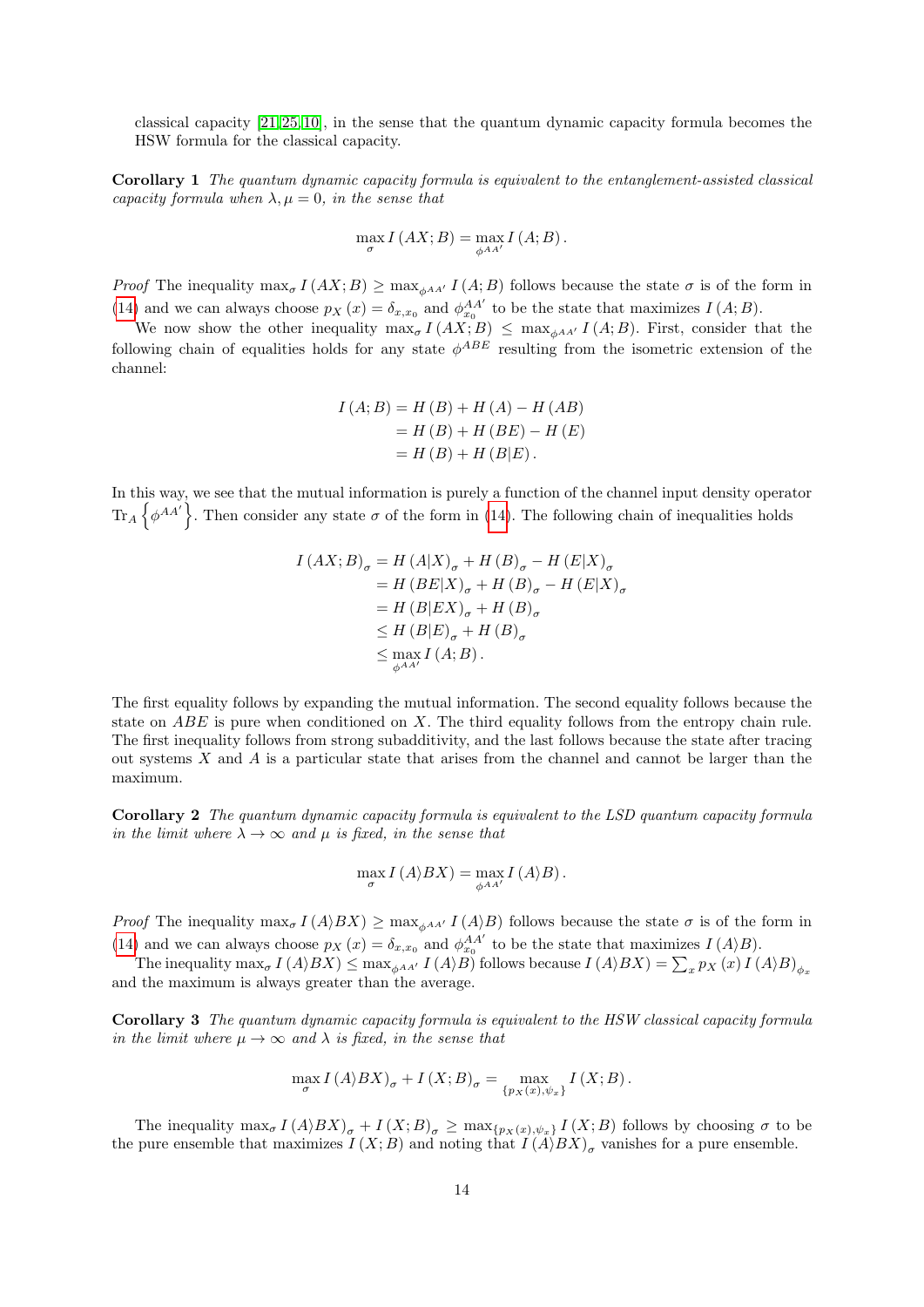We now prove the inequality  $\max_{\sigma} I(A\rangle BX)_{\sigma} + I(X;B)_{\sigma} \leq \max_{\{p_X(x),\psi_x\}} I(X;B)$ . Consider a state  $\omega^{XYBE}$  obtained by performing a von Neumann measurement on the A system of the state  $\sigma^{XABE}$ . Then

$$
I(A\rangle BX)_{\sigma} + I(X;B)_{\sigma} = H(B)_{\sigma} - H(E|X)_{\sigma}
$$
  
\n
$$
= H(B)_{\omega} - H(E|X)_{\omega}
$$
  
\n
$$
\leq H(B)_{\omega} - H(E|XY)_{\omega}
$$
  
\n
$$
= H(B)_{\omega} - H(B|XY)_{\omega}
$$
  
\n
$$
= I(XY;B)_{\omega}
$$
  
\n
$$
\leq \max_{\{p_X(x), \psi_x\}} I(X;B).
$$

The first equality follows by expanding the conditional coherent information and the Holevo information. The second equality follows because the measured A system is not involved in the entropies. The first inequality follows because conditioning does not increase entropy. The third equality follows because the state  $\omega$  is pure when conditioned on X and Y. The fourth equality follows by definition, and the last inequality follows for clear reasons.

# <span id="page-15-0"></span>8 Single-letter dynamic capacity region for the quantum Hadamard channels

Below we show that the regularization in [\(8\)](#page-6-1) is not necessary if the quantum channel is a Hadamard channel. This result holds because a Hadamard channel has a special structure. The development of the proof is similar to that in Ref. [\[9\]](#page-23-1), but simplified because we obtain the single-letter result more directly.

**Theorem 3** The dynamic capacity region  $C_{CQE}(\mathcal{N}_H)$  of a quantum Hadamard channel  $\mathcal{N}_H$  is equal to its one-shot region  $C^{(1)}_{CQE}(\mathcal{N}_H)$ .

The proof of the above theorem follows in two parts: 1) the below lemma shows the quantum dynamic capacity formula is additive when one of the channels is Hadamard and 2) the induction argument in Lemma [1](#page-11-2) that proves single-letterization.

**Lemma 2** The following additivity relation holds for a Hadamard channel  $\mathcal{N}_H$  and any other channel  $\mathcal{N}$ :

$$
D_{\lambda,\mu}(\mathcal{N}_H \otimes \mathcal{N}) = D_{\lambda,\mu}(\mathcal{N}_H) + D_{\lambda,\mu}(\mathcal{N}).
$$

*Proof* We first note that the inequality  $D_{\lambda,\mu}(\mathcal{N}_H \otimes \mathcal{N}) \geq D_{\lambda,\mu}(\mathcal{N}_H) + D_{\lambda,\mu}(\mathcal{N})$  holds for any two channels simply by selecting the state  $\sigma$  in the maximization to be a tensor product of the ones that individually maximize  $D_{\lambda,\mu}(\mathcal{N}_H)$  and  $D_{\lambda,\mu}(\mathcal{N})$ .

So we prove that the non-trivial inequality  $D_{\lambda,\mu}(\mathcal{N}_H \otimes \mathcal{N}) \leq D_{\lambda,\mu}(\mathcal{N}_H) + D_{\lambda,\mu}(\mathcal{N})$  holds when the first channel is a Hadamard channel. Since the first channel is Hadamard, it is degradable and its degrading map has a particular structure: there are maps  $\mathcal{D}_1^{B_1 \to Y}$  and  $\mathcal{D}_2^{Y \to E_1}$  where Y is a classical register and such that the degrading map is  $\mathcal{D}_2^{Y \to E_1} \circ \mathcal{D}_1^{B_1 \to Y}$  [\[9,](#page-23-1)18]. Suppose the state we are considering to input to the tensor product channel is

$$
\rho^{XAA'_1A'_2} \equiv \sum_x p_X(x) \left| x \right\rangle \left\langle x \right|^X \otimes \phi_x^{AA'_1A'_2},
$$

and this state is the one that maximizes  $D_{\lambda,\mu}(\mathcal{N}_H \otimes \mathcal{N})$ . Suppose that the output of the first channel is

$$
\theta^{XAB_1E_1A_2'} \equiv U_{\mathcal{N}_H}^{A_1' \to B_1E_1} (\rho^{XAA_1'A_2'}),
$$

and the output of the second channel is

$$
\omega^{XAB_1E_1B_2E_2} \equiv U_{\mathcal{N}}^{A_2' \to B_2E_2} (\theta^{XAB_1E_1A_2'}).
$$

Finally, we define the following state as the result of applying the first part of the Hadamard degrading map (a von Neumann measurement) to  $\omega$ :

$$
\sigma^{XYAE_1B_2E_2} \equiv \mathcal{D}_1^{B_1 \to Y} (\omega^{XAB_1E_1B_2E_2}).
$$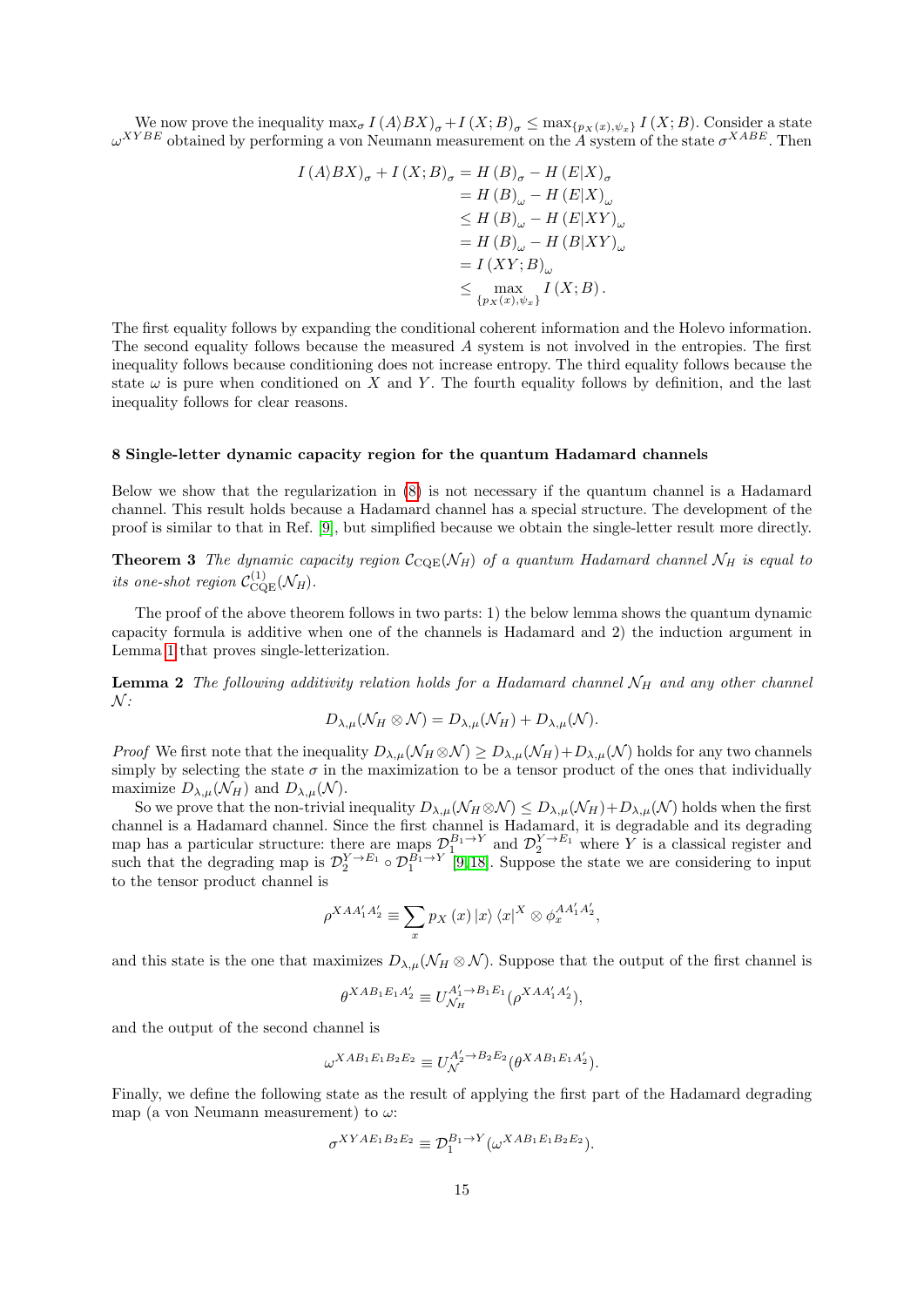In particular, the state  $\sigma$  on systems  $AE_1B_2E_2$  is pure when conditioned on X and Y. Then the following chain of inequalities holds:

$$
D_{\lambda,\mu} (N_H \otimes N) = I (AX; B_1 B_2)_{\omega} + \lambda I (A) B_1 B_2 X)_{\omega} + \mu (I (X; B_1 B_2)_{\omega} + I (A) B_1 B_2 X)_{\omega})
$$
  
\n
$$
= H (B_1 B_2 E_1 E_2 | X)_{\omega} + \lambda H (B_1 B_2 | X)_{\omega} + (\mu + 1) H (B_1 B_2)_{\omega} - (\lambda + \mu + 1) H (E_1 E_2 | X)_{\omega}
$$
  
\n
$$
= H (B_1 E_1 | X)_{\omega} + \lambda H (B_1 | X)_{\omega} + (\mu + 1) H (B_1)_{\omega} - (\lambda + \mu + 1) H (E_1 | X)_{\omega} +
$$
  
\n
$$
H (B_2 E_2 | B_1 E_1 X)_{\omega} + \lambda H (B_2 | B_1 X)_{\omega} + (\mu + 1) H (B_2 | B_1)_{\omega} - (\lambda + \mu + 1) H (E_2 | E_1 X)_{\omega}
$$
  
\n
$$
\leq H (B_1 E_1 | X)_{\theta} + \lambda H (B_1 | X)_{\theta} + (\mu + 1) H (B_1)_{\theta} - (\lambda + \mu + 1) H (E_1 | X)_{\theta} +
$$
  
\n
$$
H (B_2 E_2 | Y X)_{\sigma} + \lambda H (B_2 | Y X)_{\sigma} + (\mu + 1) H (B_2)_{\sigma} - (\lambda + \mu + 1) H (E_2 | Y X)_{\sigma}
$$
  
\n
$$
= I (A A'_2 X; B_1)_{\theta} + \lambda I (A A'_2) B_1 X)_{\theta} + \mu (I (X; B_1)_{\theta} + I (A A'_2) B_1 X)_{\theta} +
$$
  
\n
$$
I (A E_1 Y X; B_2)_{\sigma} + \lambda I (A E_1) B_2 Y X)_{\sigma} + \mu (I (Y X; B_2)_{\sigma} + I (A E_1) B_2 Y X)_{\sigma}
$$
  
\n
$$
\leq D_{\lambda, \mu} (N_H) + D_{\lambda, \mu} (N).
$$

The first equality follows by evaluating the quantum dynamic capacity formula  $D_{\lambda,\mu}$  ( $\mathcal{N}_H \otimes \mathcal{N}$ ) on the state  $\rho$ . The next two equalities follow by rearranging entropies and because the state  $\omega$  on systems  $AB_1E_1B_2E_2$  is pure when conditioned on X. The inequality in the middle is the crucial one and follows from the Hadamard structure of the channel: we exploit monotonicity of conditional entropy under quantum operations so that  $H(B_2|B_1X)_{\omega} \leq H(B_2|YX)_{\sigma}$  and  $H(E_2|YX)_{\sigma} \leq H(E_2|E_1X)_{\omega}$ . The next equality follows by rearranging entropies and the final one follows because  $\theta$  is a state of the form [\(14\)](#page-7-2) for the first channel while  $\sigma$  is a state of the form [\(14\)](#page-7-2) for the second channel.

# <span id="page-16-0"></span>9 The dynamic capacity region of a dephasing channel

The below theorem shows that the full dynamic capacity region admits a particularly simple form when the noisy quantum channel is a qubit dephasing channel  $\Delta_p$  where

$$
\Delta_p(\rho) \equiv (1 - p) \rho + p \Delta(\rho),
$$
  
 
$$
\Delta(\rho) \equiv \langle 0 | \rho | 0 \rangle | 0 \rangle \langle 0 | + \langle 1 | \rho | 1 \rangle | 1 \rangle \langle 1 |.
$$

A dephasing channel is an example of a quantum Hadamard channel [\[9\]](#page-23-1).[4](#page-16-1) Figure [2](#page-17-0) plots this region for the case of a dephasing channel with dephasing parameter  $p = 0.2$ . The proof of the following theorem exploits the same techniques as in Ref. [\[9\]](#page-23-1).

<span id="page-16-3"></span>**Theorem 4** The dynamic capacity region  $C_{CQE}(\Delta_p)$  of a dephasing channel with dephasing parameter p is the set of all C, Q, and E such that

$$
C + 2Q \le 1 + H_2(\nu) - H_2(\gamma(\nu, p)),
$$
\n(26)

$$
Q + E \le H_2(\nu) - H_2(\gamma(\nu, p)),\tag{27}
$$

$$
C + Q + E \le 1 - H_2(\gamma(\nu, p)),
$$
\n(28)

where  $\nu \in [0, 1/2]$ ,  $H_2$  is the binary entropy function, and

$$
\gamma(\nu, p) \equiv \frac{1}{2} + \frac{1}{2} \sqrt{1 - 16 \cdot \frac{p}{2} \left(1 - \frac{p}{2}\right) \nu (1 - \nu)}.
$$

*Proof* We first notice that it suffices to consider an ensemble of pure states whose reductions to  $A'$  are diagonal in the dephasing basis (as in Lemma 11 of Ref. [\[9\]](#page-23-1)). Next we prove below that it is sufficient to consider an ensemble of the following form to characterize the boundary points of the region:

<span id="page-16-2"></span>
$$
\frac{1}{2} \left| 0 \right\rangle \left\langle 0 \right|^{X} \otimes \psi_0^{AA'} + \frac{1}{2} \left| 1 \right\rangle \left\langle 1 \right|^{X} \otimes \psi_1^{AA'}, \tag{29}
$$

<span id="page-16-1"></span><sup>&</sup>lt;sup>4</sup> Brádler showed that cloning channels and an Unruh channel are also in the Hadamard class [\[8\]](#page-23-11).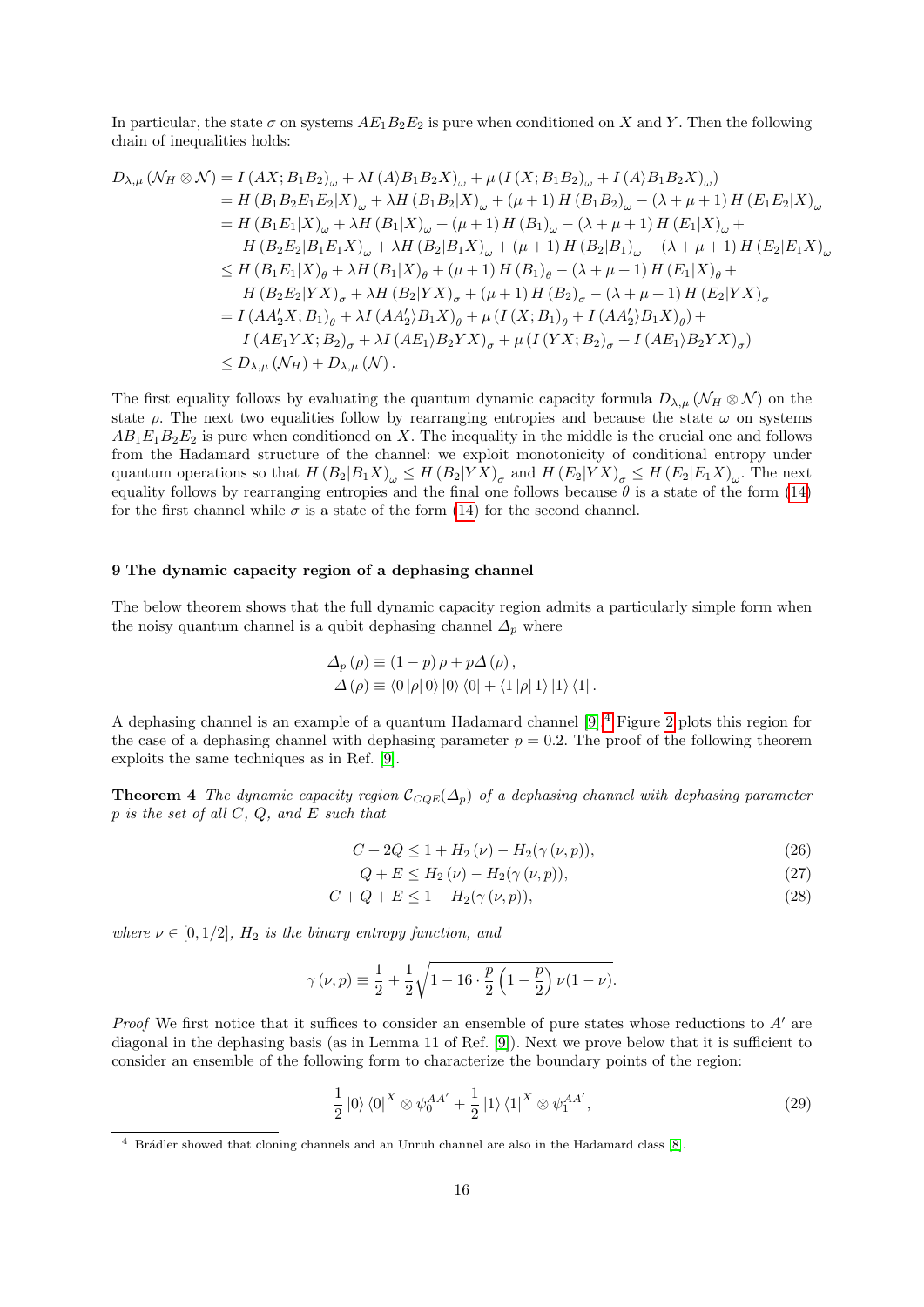

<span id="page-17-0"></span>Fig. 2 (Color online) A plot of the dynamic capacity region for a qubit dephasing channel with dephasing parameter  $p = 0.2$ . The plot shows that the classically-enhanced father (CEF) trade-off curve lies along the boundary of the dynamic capacity region. The rest of the region is simply the combination of the CEF points with the unit protocols teleportation (TP), super-dense coding (SD), and entanglement distribution (ED).

where  $\psi_0^{AA'}$  and  $\psi_1^{AA'}$  are pure states, defined as follows for  $\nu \in [0, 1/2]$ :

$$
\operatorname{Tr}_{A}\left\{\psi_{0}^{AA'}\right\} = \nu \left|0\right\rangle\left\langle0\right|^{A'} + \left(1 - \nu\right)\left|1\right\rangle\left\langle1\right|^{A'},\tag{30}
$$

$$
\operatorname{Tr}_{A}\left\{\psi_{1}^{AA'}\right\} = (1-\nu)\left|0\right\rangle\left\langle0\right|^{A'} + \nu\left|1\right\rangle\left\langle1\right|^{A'}.
$$
\n(31)

We now prove the above claim. We assume without loss of generality that the dephasing basis is the computational basis. Consider a classical-quantum state with a finite number  $N$  of conditional density operators  $\phi_x^{AA'}$  whose reduction to A' is diagonal:

$$
\rho^{XAA'} \equiv \sum_{x=0}^{N-1} p_X(x) |x\rangle\langle x|^X \otimes \phi_x^{AA'}.
$$

We can form a new classical-quantum state with double the number of conditional density operators by "bit-flipping" the original conditional density operators:

$$
\sigma^{XAA'} \equiv \frac{1}{2} \sum_{x=0}^{N-1} p_X(x) \left( |x\rangle\langle x|^X \otimes \phi_x^{AA'} + |x+N\rangle\langle x+N|^X \otimes X^{A'} \phi_x^{AA'} X^{A'} \right),
$$

where X is the  $\sigma_X$  "bit-flip" Pauli operator. Consider the following chain of inequalities that holds for all  $\lambda, \mu \geq 0$ :

$$
I(AX; B)_{\rho} + \lambda I (A \rangle BX)_{\rho} + \mu (I(X; B)_{\rho} + I (A \rangle BX)_{\rho})
$$
  
=  $H (A|X)_{\rho} + (\mu + 1) H (B)_{\rho} + \lambda H (B|X)_{\rho} - (\lambda + \mu + 1) H (E|X)_{\rho}$   
 $\leq (\mu + 1) H (B)_{\sigma} + H (A|X)_{\sigma} + \lambda H (B|X)_{\sigma} - (\lambda + \mu + 1) H (E|X)_{\sigma}$   
=  $(\mu + 1) + H (A|X)_{\sigma} + \lambda H (B|X)_{\sigma} - (\lambda + \mu + 1) H (E|X)_{\sigma}$   
=  $(\mu + 1) + \sum_{x} p_X (x) [H (A)_{\phi_x} + \lambda H (B)_{\phi_x} - (\lambda + \mu + 1) H (E)_{\phi_x}]$   
 $\leq (\mu + 1) + \max_{x} [H (A)_{\phi_x} + \lambda H (B)_{\phi_x} - (\lambda + \mu + 1) H (E)_{\phi_x}]$   
=  $(\mu + 1) + H (A)_{\phi_x^*} + \lambda H (B)_{\phi_x^*} - (\lambda + \mu + 1) H (E)_{\phi_x^*}.$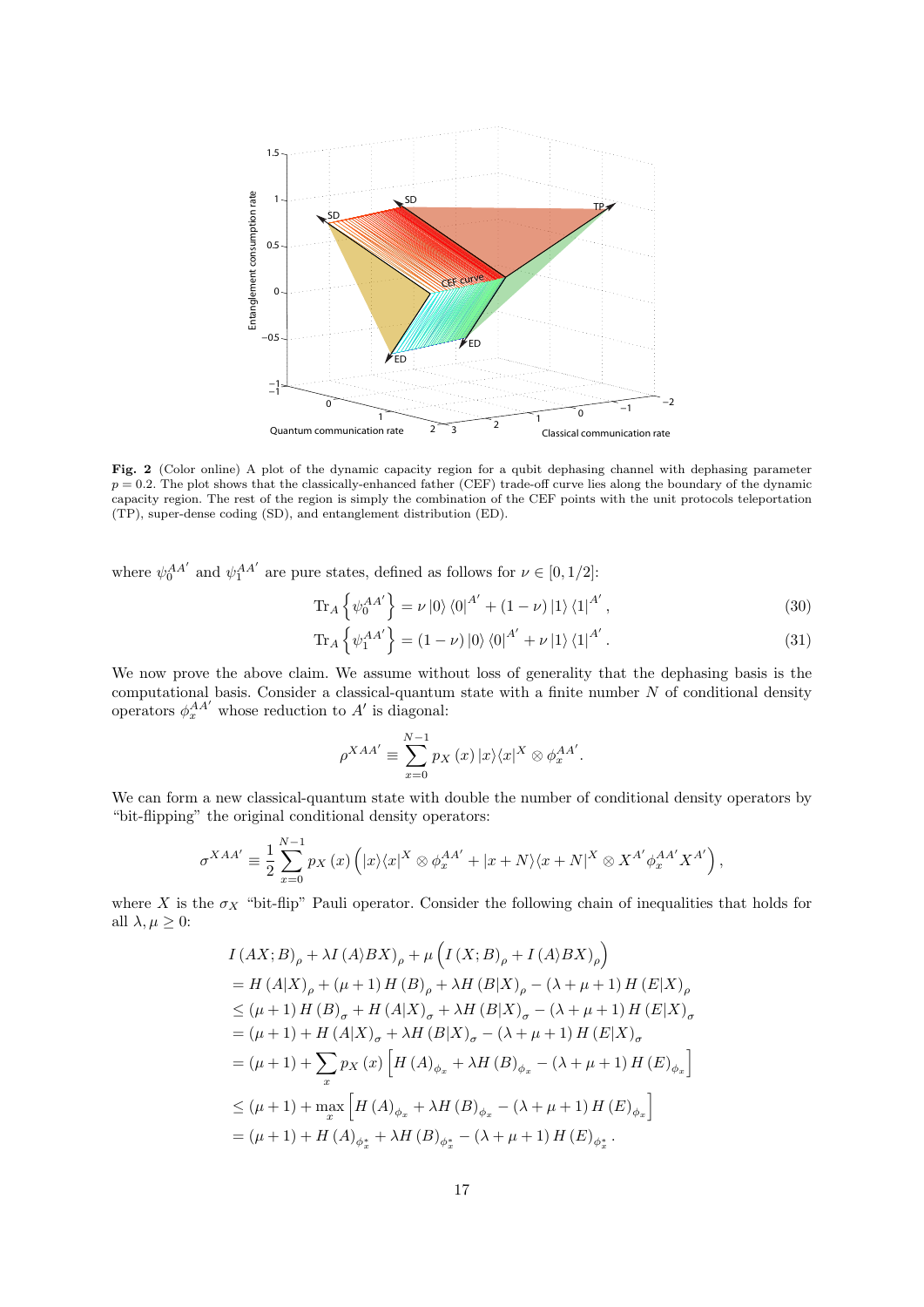The first equality follows by standard entropic manipulations. The second equality follows because the conditional entropy  $H(B|X)$  is invariant under a bit-flipping unitary on the input state that commutes with the channel:  $H(B)_{X\rho_x^B X} = H(B)_{\rho_x^B}$ . Furthermore, a bit flip on the input state does not change the eigenvalues for the output of the dephasing channel's complementary channel:  $H(E)_{\mathcal{N}^c(X\rho_x^{A'}X)} =$  $H(E)_{\mathcal{N}^c(\rho^{A'}_x)}$ . The first inequality follows because entropy is concave, i.e., the local state  $\sigma^B$  is a mixed version of  $\rho^B$ . The third equality follows because  $H(B)_{\sigma^B} = H\left(\sum_x \frac{1}{2}p_X(x)\left(\rho_x^B + X\rho_x^B X\right)\right) = H\left(\frac{1}{2}\sum_x p_X(x)I\right) =$ 1. The fourth equality follows because the system  $X$  is classical. The second inequality follows because the maximum value of a realization of a random variable is not less than its expectation. The final equality simply follows by defining  $\phi_x^*$  to be the conditional density operator on systems A, B, and E that arises from sending through the channel a state whose reduction to A' is of the form  $\nu \ket{0} \bra{0}^{A'} + (1 - \nu) \ket{1} \bra{1}^{A'}$ . Thus, an ensemble of the kind in [\(29\)](#page-16-2) is sufficient to attain a point on the boundary of the region.

Evaluating the entropic quantities in Theorem [1](#page-6-4) on a state of the above form then gives the expression for the region in Theorem [4.](#page-16-3)

#### <span id="page-18-0"></span>10 Single-letter dynamic capacity region for the quantum erasure channels

Below we show that the regularization in [\(8\)](#page-6-1) is not necessary if the quantum channel is a quantum erasure channel. The quantum erasure channel also has a special structure, but the proof proceeds differently from that for a quantum Hadamard channel.

A quantum erasure channel with erasure parameter  $\epsilon$  is the following map [\[13\]](#page-23-12):

$$
\mathcal{N}_{\epsilon}(\rho) \equiv (1-\epsilon)\,\rho + \epsilon \,|e\rangle\,\langle e|.
$$

Notice that the receiver can perform a measurement  $\{|0\rangle\langle0| + |1\rangle\langle1|, |e\rangle\langle e|\}$  and can learn whether the channel erased the state. The receiver can do this without disturbing the state in any way. An isometric extension  $U_{N_{\epsilon}}^{A' \to BE}$  of it acts as follows on a purification  $\ket{\psi}^{AA'}$  of the state  $\rho^{A'}$ :

$$
U_{\mathcal{N}_{\epsilon}}^{A^{\prime}\rightarrow BE}\left|\psi\right\rangle ^{AA^{\prime}}=\sqrt{1-\epsilon}\left|\psi\right\rangle ^{AB}\left|e\right\rangle ^{E}+\sqrt{\epsilon}\left|\psi\right\rangle ^{AE}\left|e\right\rangle ^{B}.
$$

In the above representation, we see that the erasure channel has the interpretation that it hands the input to Bob with probability  $1 - \epsilon$  while giving an erasure flag  $|e\rangle$  to Eve, and it hands the input to Eve with probability  $\epsilon$  while giving the erasure flag to Bob.

<span id="page-18-1"></span>**Theorem 5** The dynamic capacity region  $C_{CQE}(\mathcal{N}_{\epsilon})$  of a quantum erasure channel  $\mathcal{N}_{\epsilon}$  is the set of all C, Q, and E such that

$$
C + 2Q \le (1 - \epsilon) (1 + H_2(p)),
$$
  
\n
$$
Q + E \le (1 - 2\epsilon) H_2(p),
$$
  
\n
$$
C + Q + E \le 1 - \epsilon - \epsilon H_2(p),
$$

where  $p \in [0, 1/2]$ .

Figure [3](#page-19-0) plots the dynamic capacity region of a quantum erasure channel with erasure parameter  $\epsilon = 1/4$ . It turns out that time-sharing is the optimal strategy here, and there is not an interesting trade-off curve for the quantum erasure channel.

We in fact proved Theorem [5](#page-18-1) in Ref. [\[17\]](#page-24-1) by employing a *reductio ad absurdum* argument reminiscent of the earliest arguments for proving capacities of quantum erasure channels [\[4\]](#page-23-13). This approach gives the correct answer, but suffers from two shortcomings:

- 1. We do not learn much about how to exploit the structure of the quantum erasure channel with the reductio ad absurdum approach. As an example, Smith and Yard exploited the simple structure of the quantum erasure channel and discovered far reaching consequences [\[26\]](#page-24-10). In particular, they discovered that the quantum capacity (and for that matter, any future proposed quantum capacity formula) can never be generally additive, by combining the erasure channel with another one.
- 2. The reductio ad absurdum argument rests on the assumption that several known capacity formulas are continuous as a function of channels. Leung and Smith later showed that the known formulas are indeed continuous [\[19\]](#page-24-11), redeeming the original argument in Ref. [\[4\]](#page-23-13).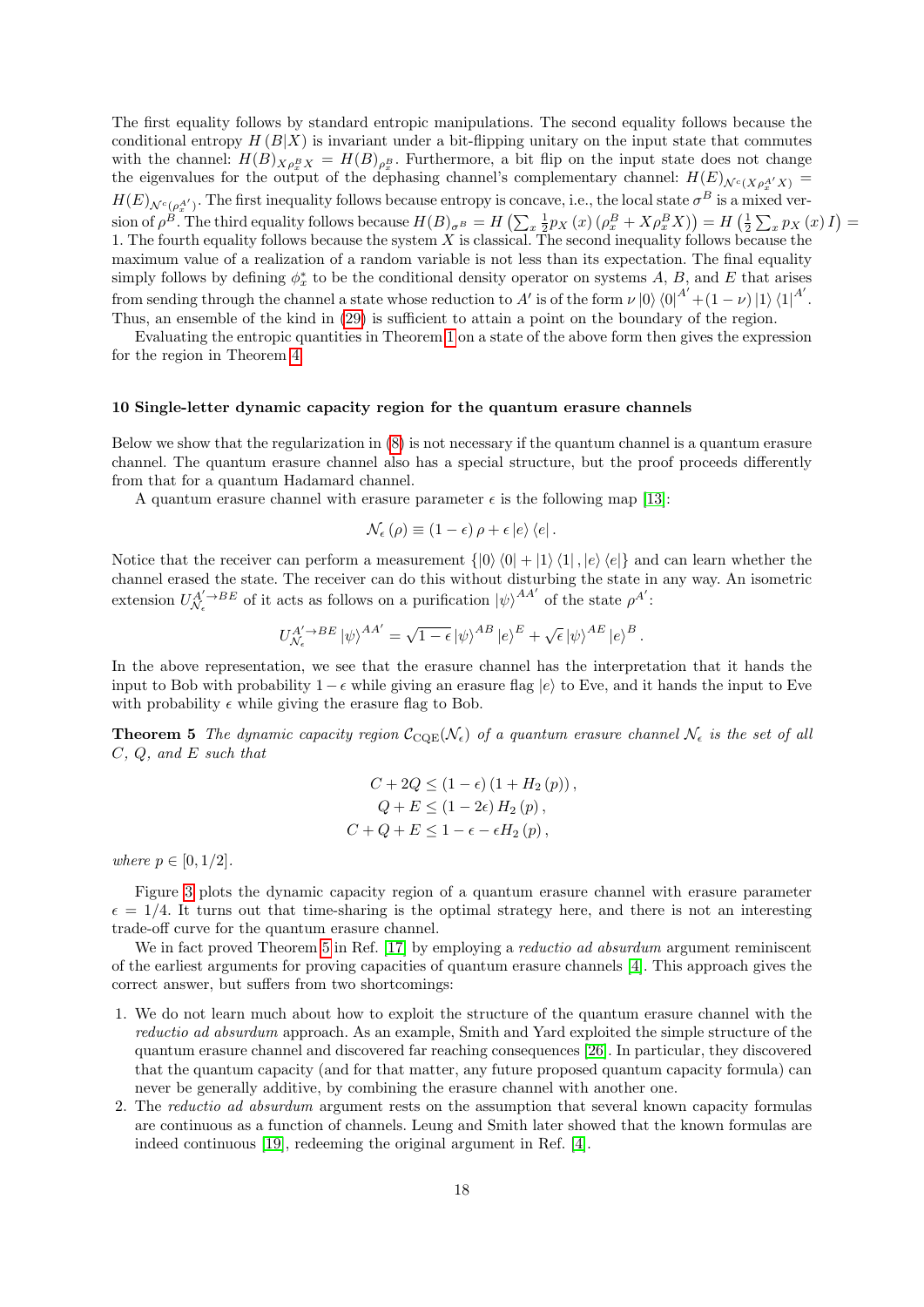

<span id="page-19-0"></span>Fig. 3 (Color online) A plot of the dynamic capacity region for a qubit erasure channel with erasure parameter  $\epsilon = 1/4$ . The plot shows that the classically-enhanced father (CEF) trade-off curve lies along the boundary of the dynamic capacity region and it is not actually a curve but rather a line because time-sharing is optimal. The rest of the region is simply the combination of the CEF points with the unit protocols teleportation (TP), super-dense coding (SD), and entanglement distribution (ED).

Here, we prove Theorem [5](#page-18-1) above by carefully studying the structure of the quantum erasure channel and its additivity properties for the full dynamic capacity region. We prove the theorem in a few steps. First, we prove that the classical capacity of the quantum erasure channel admits a single-letter formula.<sup>[5](#page-19-1)</sup> We then simplify the quantum dynamic capacity formula in  $(21)$  for the case of a quantum erasure channel and find that it is only necessary to consider certain values of the parameters  $\mu$  and  $\lambda$  when we optimize. The proof of Lemma [7](#page-21-0) exploits these conditions to show that the quantum dynamic capacity formula is additive for the case of two quantum erasure channels. It then follows by a trivial induction step (the same as in Lemma [1\)](#page-11-2) that the full dynamic region single-letterizes and is of the form in Theorem [5.](#page-18-1)

<span id="page-19-2"></span>**Lemma 3 (Bennett et al.** [\[4\]](#page-23-13)) The Holevo information of a quantum erasure channel is equal to  $1-\epsilon$ :

$$
\chi\left(\mathcal{N}_{\epsilon}\right) \equiv \max_{\sigma^{XB}} I\left(X;B\right) = 1 - \epsilon
$$

Proof We begin with an input ensemble of the following form:

$$
\rho^{XA'} \equiv \sum_{x} p_X(x) \left| x \right\rangle \left\langle x \right|^{X} \otimes \phi_x^{A'},
$$

where the states  $\phi_x^{A'}$  are pure (it suffices to consider pure state ensembles for classical capacity). Feeding the  $A'$  system into the quantum erasure channel leads to a classical-quantum state  $\sigma$  $\sum$  $X^B =$  ${}_x p_X(x) |x\rangle \langle x|^X \otimes \mathcal{N}_{\epsilon}^{A' \to B}(\phi_x^{A'})$ . Bob can then measure his system B to learn whether the channel erases the qubit. Let  $X_E$  denote a classical register where Bob places the result of the measurement so that we then have the state  $\sigma^{XBX_E}$ . It holds that any entropy evaluated on system B is equal to the joint entropy of  $B$  and  $X_E$  because this measurement does not disturb the state in any way. Consider the following chain of inequalities:

$$
I(X; B)_{\sigma} = H(B)_{\sigma} - H(B|X)_{\sigma}
$$
  
=  $H(BX_E)_{\sigma} - H(BX_E|X)_{\sigma}$   
=  $H(B|X_E)_{\sigma} - H(B|X_EX)_{\sigma}$   
=  $(1 - \epsilon) H(A')_{\rho} - (1 - \epsilon) H(A'|X)_{\rho}$   
=  $(1 - \epsilon) I(X; A')_{\rho}$   
 $\leq (1 - \epsilon).$ 

<span id="page-19-1"></span><sup>&</sup>lt;sup>5</sup> The proof already appears in Ref. [\[4\]](#page-23-13), but it again suffers from the aforementioned shortcomings.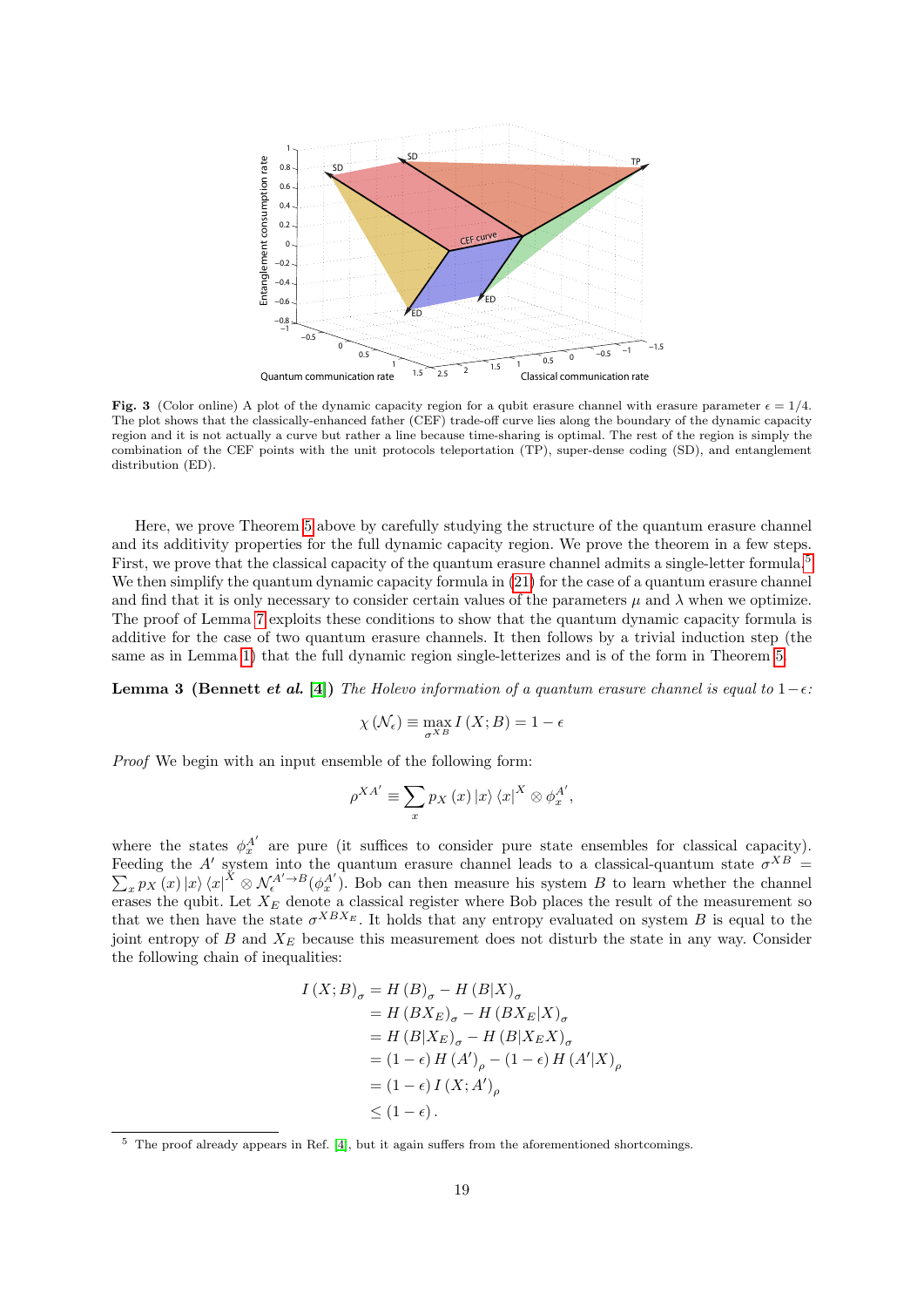The first equality follows by expanding the mutual information and the second equality follows from the above fact regarding the joint entropy of B and  $X_E$ . The third equality follows by expanding and canceling terms. The fourth equality follows by conditioning on the classical erasure flag register  $X_E$  and realizing that the entropy of Bob's system B is the entropy of the input state with probability  $1 - \epsilon$  and otherwise is the entropy of the erasure state  $|e\rangle$  (this latter entropy vanishes because this state is pure). Thus, the above sequence of steps reduces an optimization problem on the output of the channel to a simple optimization over the input ensemble. The Holevo information is then  $1 - \epsilon$  because the quantity  $I(X; A')_{\rho}$  can never be larger than unity for the case of a qubit erasure channel (it reaches unity for an ensemble of two orthogonal pure states chosen with equal probability).

**Lemma 4** The following additivity lemma holds for a quantum erasure channel  $N_{\epsilon}$ :

$$
\chi\left(\mathcal{N}_{\epsilon}\otimes\mathcal{N}_{\epsilon}\right)=\chi\left(\mathcal{N}_{\epsilon}\right)+\chi\left(\mathcal{N}_{\epsilon}\right)=2\left(1-\epsilon\right).
$$

*Proof* It suffices to prove the inequality  $\chi(\mathcal{N}_{\epsilon} \otimes \mathcal{N}_{\epsilon}) \leq \chi(\mathcal{N}_{\epsilon}) + \chi(\mathcal{N}_{\epsilon})$  because the other inequality holds trivially. We define the following ensemble of states for the tensor product channel  $\mathcal{N}_{\epsilon} \otimes \mathcal{N}_{\epsilon}$ :

$$
\rho^{XA'_{1}A'_{2}} \equiv \sum_{x} p_{X}\left(x\right)\left|x\right\rangle\left\langle x\right|^{X} \otimes \phi_{x}^{A'_{1}A'_{2}}.\tag{32}
$$

We can also define the following augmented ensemble based on the above one:

<span id="page-20-1"></span>
$$
\sigma^{XIJA_1'A_2'} \equiv \frac{1}{16} \sum_{x,i,j} p_X(x) \left| x \right\rangle \left\langle x \right|^X \otimes \left| i \right\rangle \left\langle i \right|^I \otimes \left| j \right\rangle \left\langle j \right|^J \otimes (\sigma_i^{A_1'} \otimes \sigma_j^{A_2'}) \phi_x^{A_1'A_2'} (\sigma_i^{A_1'} \otimes \sigma_j^{A_2'}), \tag{33}
$$

where  $\sigma_0 \equiv I$ ,  $\sigma_1 \equiv \sigma_X$ ,  $\sigma_2 \equiv \sigma_Y$ , and  $\sigma_3 \equiv \sigma_Z$ . In particular, note that we obtain the maximally mixed state when tracing over classical registers I and J. Let  $\omega^{XB_1B_2}$  and  $\theta^{XIJB_1B_2}$  denote the states obtained by sending systems  $A'_1$  and  $A'_2$  of the respective states  $\rho^{XA'_1A'_2}$  and  $\sigma^{XIJA'_1A'_2}$  through two uses of the quantum erasure channel. Let  $X_{E,1}$  and  $X_{E,2}$  denote the classical variables Bob obtains by determining whether the channel erased his states (they also denote the registers where he places the results). Consider the following chain of inequalities that holds for any state  $\omega^{XB_1B_2}$ :

$$
I(X; B_1 B_2)_{\omega} = H (B_1 B_2)_{\omega} - H (B_1 B_2 | X)_{\omega}
$$
  
=  $H (B_1 B_2 | X_{E,1} X_{E,2})_{\omega} - H (B_1 B_2 | X_{E,1} X_{E,2} X)_{\omega}$   
=  $(1 - \epsilon)^2 H (A'_1 A'_2)_{\rho} + (1 - \epsilon) \epsilon \left( H (A'_1)_{\rho} + H (A'_2)_{\rho} \right)$   
 $- (1 - \epsilon)^2 H (A'_1 A'_2 | X)_{\rho} - (1 - \epsilon) \epsilon \left( H (A'_1 | X)_{\rho} + H (A'_2 | X)_{\rho} \right)$   
 $\leq 2 (1 - \epsilon) - (1 - \epsilon)^2 H (A'_1 A'_2 | X I J)_{\sigma} - (1 - \epsilon) \epsilon (H (A'_1 | X I J)_{\sigma} + H (A'_2 | X I J)_{\sigma})$   
 $\leq 2 (1 - \epsilon).$ 

The first equality holds by expanding the mutual information. The next equality holds because an "erasure measurement" does not change entropy. The third equality follows by exploiting the properties of the erasure channels. The first inequality holds because the unconditional entropies of the  $A'$  systems on the state  $\rho$  are always less than those for the state  $\sigma$ . The final inequality follows because the entropies in the previous line are non-negative. The statement of the theorem then follows.

Lemma 5 The quantum dynamic capacity formula in [\(21\)](#page-11-1) simplifies as follows for a quantum erasure channel  $\mathcal{N}_{\epsilon}$ :

<span id="page-20-0"></span>
$$
D_{\lambda,\mu}\left(\mathcal{N}_{\epsilon}\right) \equiv \max_{p\in[0,1/2]} \left(1-\epsilon\right)\left(1+H_2\left(p\right)\right) + \lambda\left(1-2\epsilon\right)H_2\left(p\right) + \mu\left(\left(1-\epsilon\right)-\epsilon H_2\left(p\right)\right). \tag{34}
$$

Thus, the "one-letter" dynamic capacity region of a quantum erasure channel is as Theorem [5](#page-18-1) states.

Proof We exploit the following classical-quantum states:

$$
\rho^{XAA'} \equiv \sum_{x} p_X(x) |x\rangle \langle x|^X \otimes \phi_x^{AA'},
$$
  

$$
\sigma^{XIAA'} \equiv \sum_{x,i} \frac{1}{4} p_X(x) |x\rangle \langle x|^X \otimes |i\rangle \langle i|^I \otimes (\sigma_i^{A'}) \phi_x^{AA'} (\sigma_i^{A'}),
$$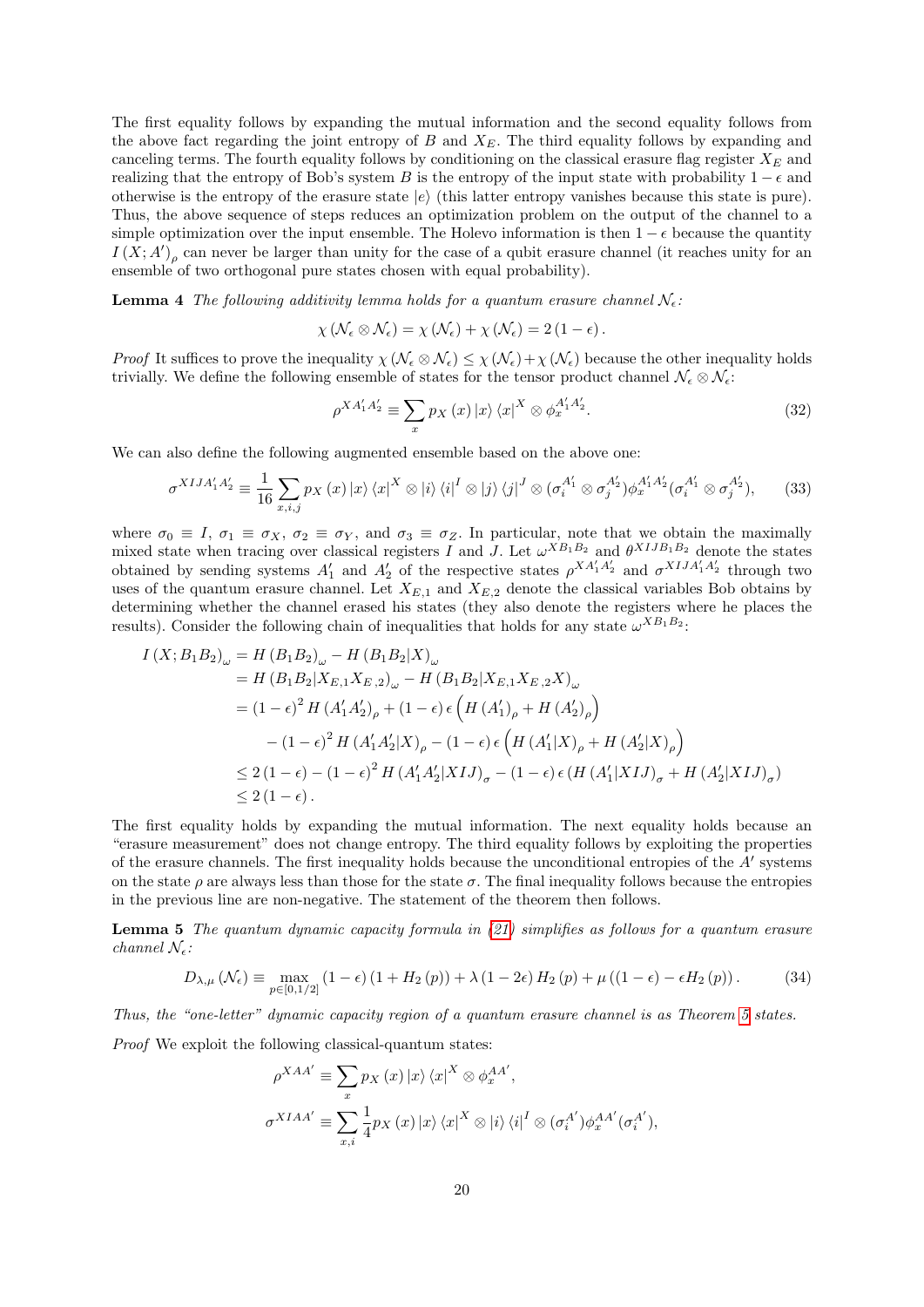and let  $\rho^{XABE}$  and  $\sigma^{XIABE}$  be the states obtained by transmitting the A' system through the isometric extension of the erasure channel. Let  $\sigma_x^{A'} = \text{Tr}_A \left\{ \phi_x^{AA'} \right\}$ . Furthermore, let the eigenvalues of the state  $\sigma_x^{A'}$  with highest entropy on system A' be p and  $1-p$ . Consider that the following chain of inequalities holds for any state  $\rho^{XABE}$ :

$$
I(AX; B)_{\rho} + \lambda I(A \rangle BX)_{\rho} + \mu \left( I(X; B)_{\rho} + I(A \rangle BX)_{\rho} \right)
$$
  
=  $H(A|X)_{\rho} + (\mu + 1) H(B)_{\rho} + \lambda H(B|X)_{\rho} - (\lambda + \mu + 1) H(E|X)_{\rho}$   
=  $H(A'|X)_{\rho} + (\mu + 1) H(B|X_E)_{\rho} + \lambda H(B|X_E X)_{\rho} - (\lambda + \mu + 1) H(E|X_E X)_{\rho}$   
=  $H(A'|X)_{\rho} + (\mu + 1) (1 - \epsilon) H(A')_{\rho} + \lambda (1 - \epsilon) H(A'|X)_{\rho} - (\lambda + \mu + 1) \epsilon H(A'|X)_{\rho}$   
 $\leq (\mu + 1) (1 - \epsilon) + (1 + \lambda (1 - \epsilon) - (\lambda + \mu + 1) \epsilon) H(A'|XI)_{\sigma}$   
=  $(\mu + 1) (1 - \epsilon) + (1 - \epsilon + \lambda (1 - 2\epsilon) - \mu \epsilon) \sum_x p_X(x) H(A')_{\sigma_x}$   
 $\leq (\mu + 1) (1 - \epsilon) + (1 - \epsilon + \lambda (1 - 2\epsilon) - \mu \epsilon) H(A')_{\sigma_x}$   
=  $(1 - \epsilon) (1 + H_2(p)) + \mu (1 - \epsilon - \epsilon H_2(p)) + \lambda (1 - 2\epsilon) H_2(p).$ 

The first equality follows by standard entropic manipulations. The second equality follows by incorporating the classical erasure flag variable. The third equality follows by exploiting the properties of the quantum erasure channel. The first inequality follows because the unconditional entropy of the state  $\rho$  is always less than that of the state  $\sigma$ . The next equality follows by expanding the conditional entropy. The second inequality follows because an average is always less than a maximum. The final equality follows by plugging in the eigenvalues of  $\sigma_x^*$ . The form of the quantum dynamic capacity formula then follows because this chain of inequalities holds for any input ensemble.

<span id="page-21-1"></span>**Lemma 6** It suffices to consider the set of  $\lambda, \mu \geq 0$  for which

$$
(1 - \epsilon) + \lambda (1 - 2\epsilon) \ge \mu \epsilon.
$$

Otherwise, we are just maximizing the classical capacity, which we know from Lemma [3](#page-19-2) is equal to  $1-\epsilon$ .

Proof Consider rewriting the expression in [\(34\)](#page-20-0) as follows:

$$
\max_{p\in[0,1/2]} \left(1-\epsilon\right)+\mu\left(1-\epsilon\right)+\left[\left(1-\epsilon\right)+\lambda\left(1-2\epsilon\right)-\mu\epsilon\right]H_2\left(p\right).
$$

Suppose that the expression in square brackets is negative, i.e.,

$$
(1-\epsilon)+\lambda (1-2\epsilon)<\mu\epsilon.
$$

Then the maximization over p simply chooses  $p = 0$  so that  $H_2(p)$  vanishes and the negative term disappears. The resulting expression for the quantum dynamic capacity formula is

$$
(1-\epsilon)+\mu(1-\epsilon)\,
$$

which corresponds to the following region

$$
C + 2Q \le 1 - \epsilon,
$$
  
\n
$$
Q + E \le 0,
$$
  
\n
$$
C + Q + E \le 1 - \epsilon.
$$

The above region is equivalent to a translation of the unit resource capacity region to the classical capacity rate triple  $(1 - \epsilon, 0, 0)$ . Thus, it suffices to restrict the parameters  $\lambda$  and  $\mu$  as above for the quantum erasure channel.

<span id="page-21-0"></span>**Lemma 7** The following additivity relation holds for two quantum erasure channels  $\mathcal{N}_{\epsilon}$  with the same erasure parameter  $\epsilon$ :

$$
D_{\lambda,\mu}(\mathcal{N}_{\epsilon}\otimes\mathcal{N}_{\epsilon})=D_{\lambda,\mu}(\mathcal{N}_{\epsilon})+D_{\lambda,\mu}(\mathcal{N}_{\epsilon}).
$$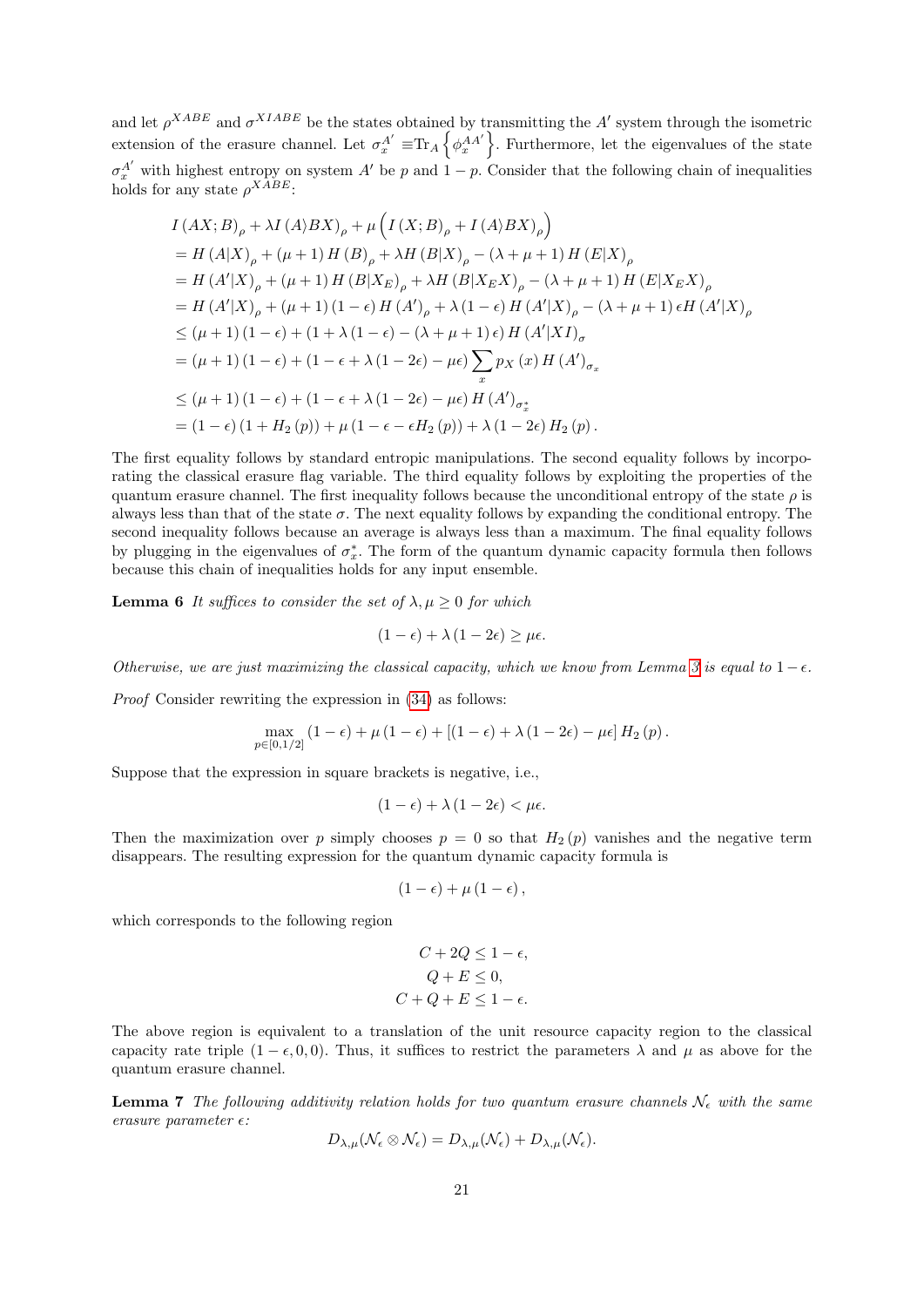*Proof* We prove the non-trivial inequality  $D_{\lambda,\mu}(\mathcal{N}_{\epsilon} \otimes \mathcal{N}_{\epsilon}) \leq D_{\lambda,\mu}(\mathcal{N}_{\epsilon}) + D_{\lambda,\mu}(\mathcal{N}_{\epsilon})$ . We define the following states:

$$
\rho^{XAA'_1A'_2} \equiv \sum_x p_X(x) \left| x \right\rangle \left\langle x \right|^X \otimes \phi_x^{AA'_1A'_2},
$$
  

$$
\omega^{XAB_1E_1B_2E_2} \equiv U_{\mathcal{N}_{\epsilon}}^{A'_1 \to B_1E_1} \otimes U_{\mathcal{N}_{\epsilon}}^{A'_2 \to B_2E_2}(\rho^{XAA'_1A'_2}),
$$

and we suppose that  $\rho^{XAA_1A_2}$  is the state that maximizes  $D_{\lambda,\mu}(\mathcal{N}_{\epsilon}\otimes\mathcal{N}_{\epsilon})$ . Consider the following equality:

$$
I (AX; B_1 B_2)_{\omega} + \lambda I (A \rangle B_1 B_2 X)_{\omega} + \mu (I (X; B_1 B_2)_{\omega} + I (A \rangle B_1 B_2 X)_{\omega})
$$
  
=  $H (A|X)_{\omega} + H (B_1 B_2)_{\omega} - H (E_1 E_2|X)_{\omega} + \lambda (H (B_1 B_2|X)_{\omega} - H (E_1 E_2|X)_{\omega})$   
+  $\mu (H (B_1 B_2)_{\omega} - H (E_1 E_2|X)_{\omega}).$ 

It follows simply by rewriting entropies. We continue below:

$$
= H\left(A'_{1}A'_{2}|X\rangle_{\rho} + (1-\epsilon)^{2} H\left(A'_{1}A'_{2}\right)_{\rho} + \epsilon (1-\epsilon) \left(H\left(A'_{1}\right)_{\rho} + H\left(A'_{2}\right)_{\rho}\right) - \left[\epsilon^{2} H\left(A'_{1}A'_{2}|X\rangle_{\rho} + \epsilon (1-\epsilon) \left(H\left(A'_{1}|X\rangle_{\rho} + H\left(A'_{2}|X\right)_{\rho}\right)\right] + \lambda \left[(1-\epsilon)^{2} H\left(A'_{1}A'_{2}|X\rangle_{\rho} + \epsilon (1-\epsilon) \left(H\left(A'_{1}|X\rangle_{\rho} + H\left(A'_{2}|X\right)_{\rho}\right)\right]\right) - \lambda \left[\epsilon^{2} H\left(A'_{1}A'_{2}|X\rangle_{\rho} + \epsilon (1-\epsilon) \left(H\left(A'_{1}|X\rangle_{\rho} + H\left(A'_{2}|X\right)_{\rho}\right)\right] \right] + \mu \left[(1-\epsilon)^{2} H\left(A'_{1}A'_{2}\right)_{\rho} + \epsilon (1-\epsilon) \left(H\left(A'_{1}\right)_{\rho} + H\left(A'_{2}\right)_{\rho}\right)\right] - \mu \left[\epsilon^{2} H\left(A'_{1}A'_{2}|X\rangle_{\rho} + \epsilon (1-\epsilon) \left(H\left(A'_{1}|X\rangle_{\rho} + H\left(A'_{2}|X\right)_{\rho}\right)\right)\right].
$$

The above equality follows by exploiting the properties of the quantum erasure channel. Continuing, the above quantity is less than the following one:

$$
\leq 2(1-\epsilon) + (1-\epsilon^2) H (A'_1A'_2|XIJ)_{\sigma} + \epsilon (1-\epsilon) (H (A'_1|XIJ)_{\sigma} + H (A'_2|XIJ)_{\sigma})
$$
  
+  $\lambda (1-2\epsilon) H (A'_1A'_2|XIJ)_{\sigma}$   
+  $\mu [2(1-\epsilon) - \epsilon^2 H (A'_1A'_2|XIJ)_{\sigma} - \epsilon (1-\epsilon) (H (A'_1|XIJ)_{\sigma} - H (A'_2|XIJ)_{\sigma})]$   
=  $2(1-\epsilon) + (1-\epsilon) (H (A'_1|XIJ)_{\sigma} + H (A'_2|XIJ)_{\sigma}) + \lambda (1-2\epsilon) (H (A'_1|XIJ)_{\sigma} + H (A'_2|XIJ)_{\sigma})$   
+  $\mu [2(1-\epsilon) - \epsilon (H (A'_1|XIJ)_{\sigma} - H (A'_2|XIJ)_{\sigma})]$   
-  $[(1-\epsilon^2 + \lambda (1-2\epsilon) - \mu\epsilon^2) I (A'_1; A'_2|XIJ)_{\sigma}]$   
 $\leq D_{\lambda,\mu} (\mathcal{N}_{\epsilon}) + D_{\lambda,\mu} (\mathcal{N}_{\epsilon}) - (1-\epsilon^2 + \lambda (1-2\epsilon) - \mu\epsilon^2) I (A'_1; A'_2|XIJ)_{\rho}]$   
 $\leq D_{\lambda,\mu} (\mathcal{N}_{\epsilon}) + D_{\lambda,\mu} (\mathcal{N}_{\epsilon}).$ 

The first inequality follows from similar proofs we have seen for a state  $\sigma$  of the form in [\(33\)](#page-20-1). The first equality follows by rearranging terms. The second inequality follows from the form of  $D_{\lambda,\mu}$  in [\(34\)](#page-20-0). The final inequality follows because Lemma [6](#page-21-1) states that it is sufficient to consider  $(1 - \epsilon) + \lambda (1 - 2\epsilon) \geq \mu \epsilon$ . Note that this condition implies that

$$
1 - \epsilon^2 + \lambda (1 - 2\epsilon) \ge \mu \epsilon^2,
$$

and hence that the quantity in square brackets in the line above the last one is positive.

# 11 Conclusion

We found a purely information theoretic approach to proving the converse part of the dynamic capacity region. This technique should be simpler to understand for those unfamiliar with the quantum Shannon theory literature. We also phrased the optimization task for the full dynamic capacity region in terms of the quantum dynamic capacity formula in [\(21\)](#page-11-1) and proved its additivity (and hence single-letterization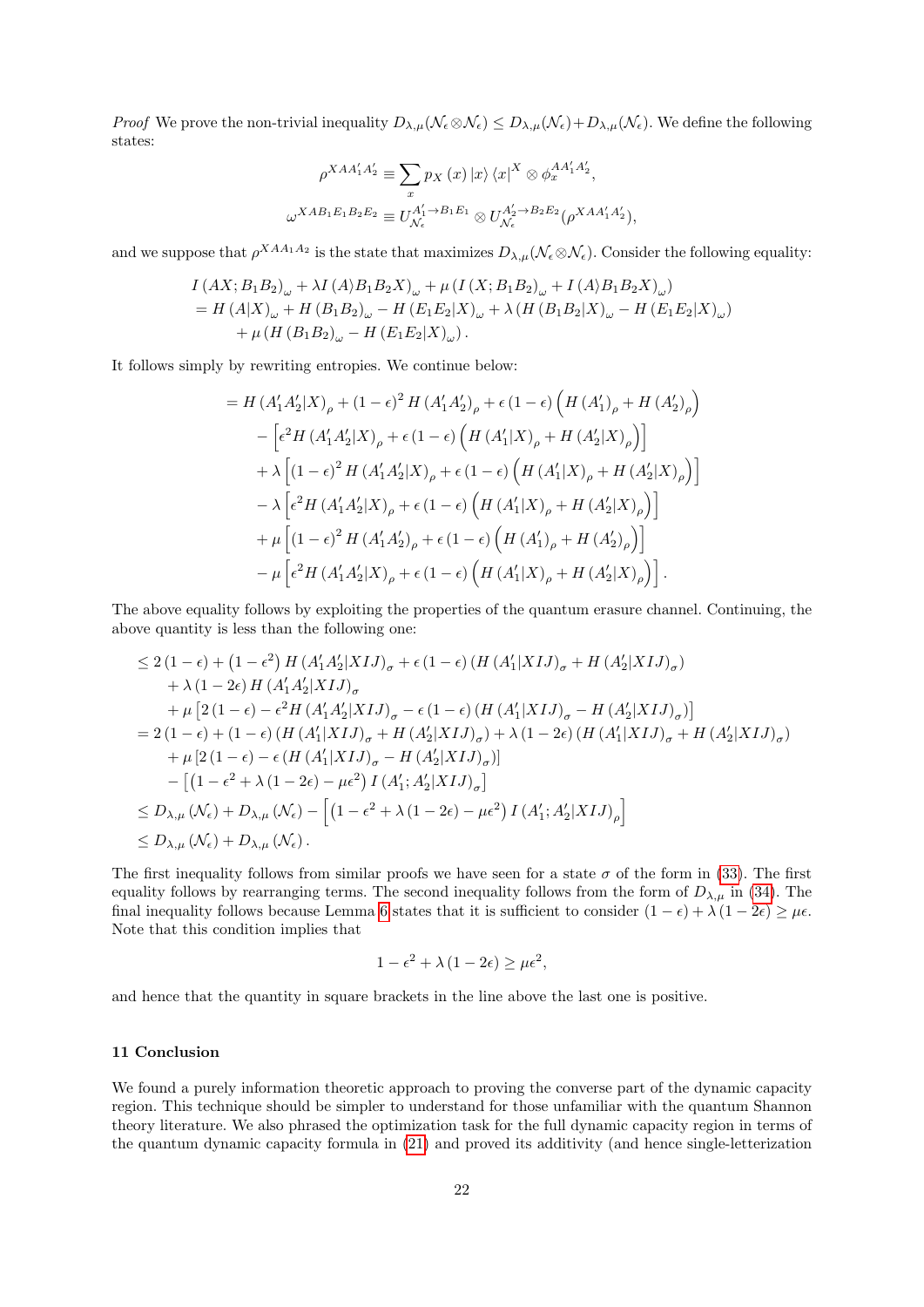of the dynamic capacity region) for the quantum Hadamard channels and quantum erasure channels. We note some open problems below.

There might be room for improvement in our formulas that characterize the dynamic capacity region when the channel is not of the Hadamard class or a quantum erasure channel. Though, our characterization has the simple interpretation as the regularization of what one can achieve with the classicallyenhanced father protocol [\[16\]](#page-24-0) combined with teleportation, super-dense coding, and entanglement distribution. It is difficult to imagine a simpler characterization than this one, despite its multi-letter nature for the general case.

We would like to find other channels besides the Hadamard or erasure channels for which the region single-letterizes. We conjecture that additivity of the quantum dynamic capacity formula in [\(21\)](#page-11-1) holds for channels that have hybrid Hadamard-erasure behavior such as the phase erasure channel in Ref. [\[4\]](#page-23-13). It would also be interesting to find channels that are not hybrid Hadamard-erasure for which additivity of [\(21\)](#page-11-1) holds.

There is also one interesting speculation to muse over that Professor David Avis suggested to us. Do each of the inequalities in Theorem [1](#page-6-4) correspond to some fundamental physical law? This might shed further connections between information theory and physics that have not been elucidated yet.

#### Acknowledgements

We acknowledge the anonymous referee of Ref. [\[17\]](#page-24-1), who encouraged us to find simpler proofs of the triple trade-off capacity regions, and the anonymous referee of Ref. [\[16\]](#page-24-0) who questioned what the optimization task was for entanglement-assisted communication of classical and quantum information. MMW also acknowledges all of the useful discussions with Kamil Brádler, Patrick Hayden, and Dave Touchette during the development of Ref. [\[9\]](#page-23-1) and useful discussions with David Avis and Patrick Hayden concerning the optimization task. We acknowledge Patrick Hayden for suggesting the catalytic approach for proving the converse theorem. MMW acknowledges support from the MDEIE (Québec) PSR-SIIRI international collaboration grant.

## References

- <span id="page-23-2"></span>1. Robert Alicki and Mark Fannes. Continuity of quantum conditional information. Journal of Physics A: Mathematical and General, 37(5):L55–L57, 2004.
- <span id="page-23-5"></span>2. Howard Barnum, Emanuel Knill, and Michael A. Nielsen. On quantum fidelities and channel capacities. IEEE Transactions on Information Theory, 46:1317–1329, 2000.
- <span id="page-23-3"></span>3. Charles H. Bennett, Gilles Brassard, Claude Crépeau, Richard Jozsa, Asher Peres, and William K. Wootters. Teleporting an unknown quantum state via dual classical and Einstein-Podolsky-Rosen channels. Physical Review Letters, 70:1895–1899, 1993.
- <span id="page-23-13"></span>4. Charles H. Bennett, David P. DiVincenzo, and John A. Smolin. Capacities of quantum erasure channels. Physical Review Letters, 78(16):3217–3220, April 1997.
- <span id="page-23-8"></span>5. Charles H. Bennett, Peter W. Shor, John A. Smolin, and Ashish V. Thapliyal. Entanglement-assisted capacity of a quantum channel and the reverse Shannon theorem. IEEE Transactions on Information Theory, 48:2637, 2002.
- <span id="page-23-4"></span>6. Charles H. Bennett and Stephen J. Wiesner. Communication via one- and two-particle operators on Einstein-Podolsky-Rosen states. Physical Review Letters, 69:2881–2884, 1992.
- <span id="page-23-7"></span>7. Stephen Boyd and Lieven Vandenberghe. Convex Optimization. Cambridge University Press, The Edinburgh Building, Cambridge, CB2 8RU, UK, 2004.
- <span id="page-23-11"></span>8. Kamil Brádler. An infinite sequence of additive channels: the classical capacity of cloning channels. IEEE Transactions on Information Theory, 57(8):5497–5503, August 2011. [arXiv:0903.1638.](http://arxiv.org/abs/0903.1638)
- <span id="page-23-1"></span>9. Kamil Brádler, Patrick Hayden, Dave Touchette, and Mark M. Wilde. Trade-off capacities of the quantum Hadamard channels. Physical Review A, 81:062312, June 2010. [arXiv:1001.1732.](http://arxiv.org/abs/1001.1732)
- <span id="page-23-9"></span>10. Igor Devetak. The private classical capacity and quantum capacity of a quantum channel. IEEE Transactions on Information Theory, 51(1):44–55, 2005.
- <span id="page-23-6"></span>11. Igor Devetak, Aram W. Harrow, and Andreas Winter. A resource framework for quantum Shannon theory. IEEE Transactions on Information Theory, 54(10):4587–4618, October 2008.
- 12. Igor Devetak and Peter W. Shor. The capacity of a quantum channel for simultaneous transmission of classical and quantum information. Communications in Mathematical Physics, 256(2):287–303, 2005.
- <span id="page-23-12"></span>13. M. Grassl, Th. Beth, and T. Pellizzari. Codes for the quantum erasure channel. Physical Review A, 56(1):33–38, July 1997.
- <span id="page-23-10"></span>14. Alexander S. Holevo. The capacity of the quantum channel with general signal states. IEEE Transactions on Information Theory, 44:269–273, 1998.
- <span id="page-23-0"></span>15. Min-Hsiu Hsieh and Mark M. Wilde. Theory of Quantum Computation, Communication, and Cryptography, volume 5906 of Lecture Notes in Computer Science, chapter Optimal Trading of Classical Communication, Quantum Communication, and Entanglement, pages 85–93. Springer-Verlag, May 2009.